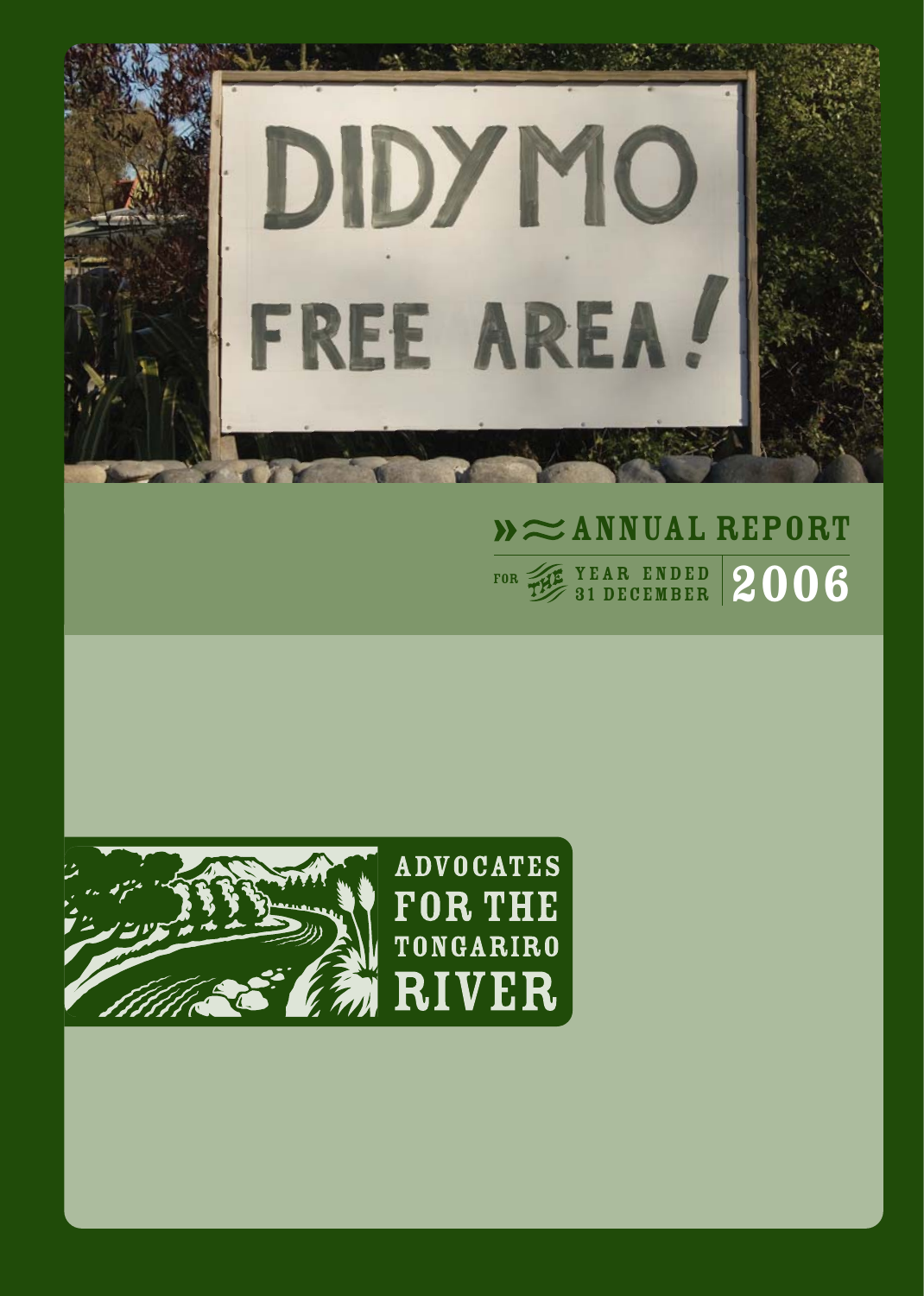#### **CONTENTS**

- PAGE >> 1 Notice of and Agenda for the Fifth Annual Meeting
	- 2 Minutes of the Fourth Annual Meeting
	- 6 The Annual Report and Goals
	- 17 Financial Statements
	- 19 Appendices
	- 19 1. Keeping Didymo Out: Log of Advocates' action to date
	- 22 2. Radio scripts for Didymo awareness campaign
	- 24 3. Report on Didymo Meeting, Christchurch, December 2006
	- 37 4. Report on Planting for the Future

#### CoMMITTEE 2006

Ross Baker\*

Bob Appleton » REPRESENTATIVE,

LAKE TAUPO FISHING

ADVISORY COMMITTEE

Bruce Coldicutt

Mark Cosgrove » IMMEDIATE PAST PRESIDENT

Stuart Crosbie\*

Richard Kemp » VICE PRESIDENT

Heather Macdonald » PRESIDENT

Julian Proctor

Tuatea Smallman

Sylvia Smith

John Toogood\*

Eric Wilson » SECRETARY TREASURER John Wheeler

Bruce Coldicutt and Sylvia Smith resigned during the year. Graeme Nahkies has continued to act in an advisory role.

The Registered Office of The Advocates for the Tongariro River Incorporated is care of 213 Taupahi Road, Turangi. The postal address is P O Box 335 Turangi 2751. www.tongariroriver.co.nz

Photograph on front cover: A sign on Ross Baker's motel, facing State Highway 1. In May 2006 when Ross erected the sign, it was the only anti-Didymo sign in the North Island, with the exception of one at the Wellington terminal of the Picton ferry.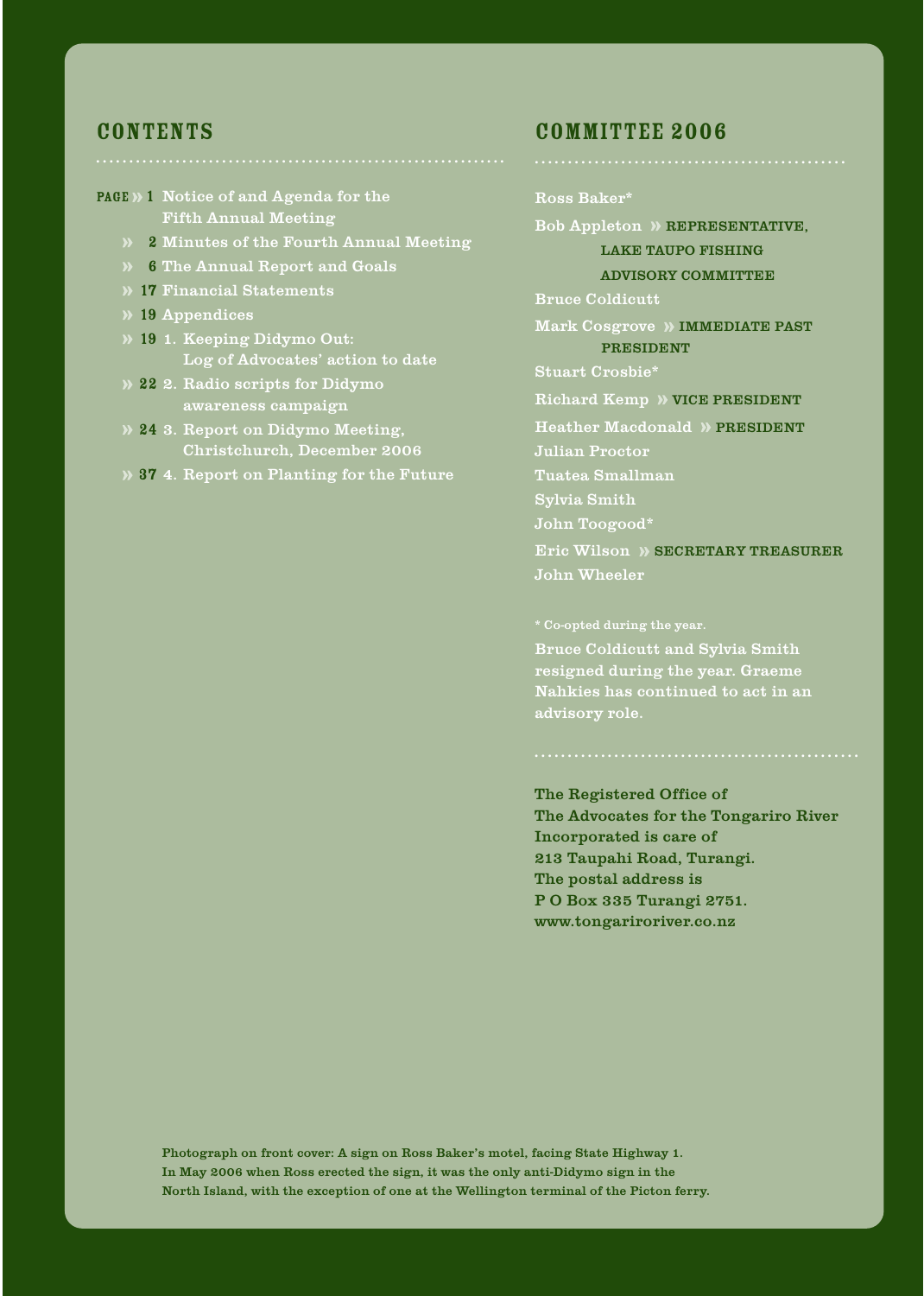#### **NOTICE OF ANNUAL GENERAL MEETING**

The Fifth Annual Meeting of the Advocates for the Tongariro River Inc. will be held at the Tongariro River Bridge Fishing Resort, State Highway 1, Turangi, on Easter Sunday 8th April 2007 at 3:00pm.

**.........................................................................................................................................................................................**

#### **≈ AGENDA**

The business of the Annual General Meeting will be to:

- 1 Record those present and note apologies.
- 2 Receive the Minutes of the Fourth Annual General Meeting held on 16th April 2006.
- 3 Receive the President's Report and approve the Financial Statements.
- 4 Consider any motions of which due notice has been provided. The Rules of the Advocates for the Tongariro River are available on the Advocates' website: **www.tongariroriver.co.nz**.
- 5 Appoint an Executive Committee, comprising a president, a vice-president, a secretary, a treasurer (or a secretary/treasurer) and committee members, making a total of up to 11 members.
- 6 Consider any other matters.
- 7 Discussion of a topical issue.

At the conclusion of the meeting, members are invited to afternoon tea at the Tongariro River Bridge Fishing Resort.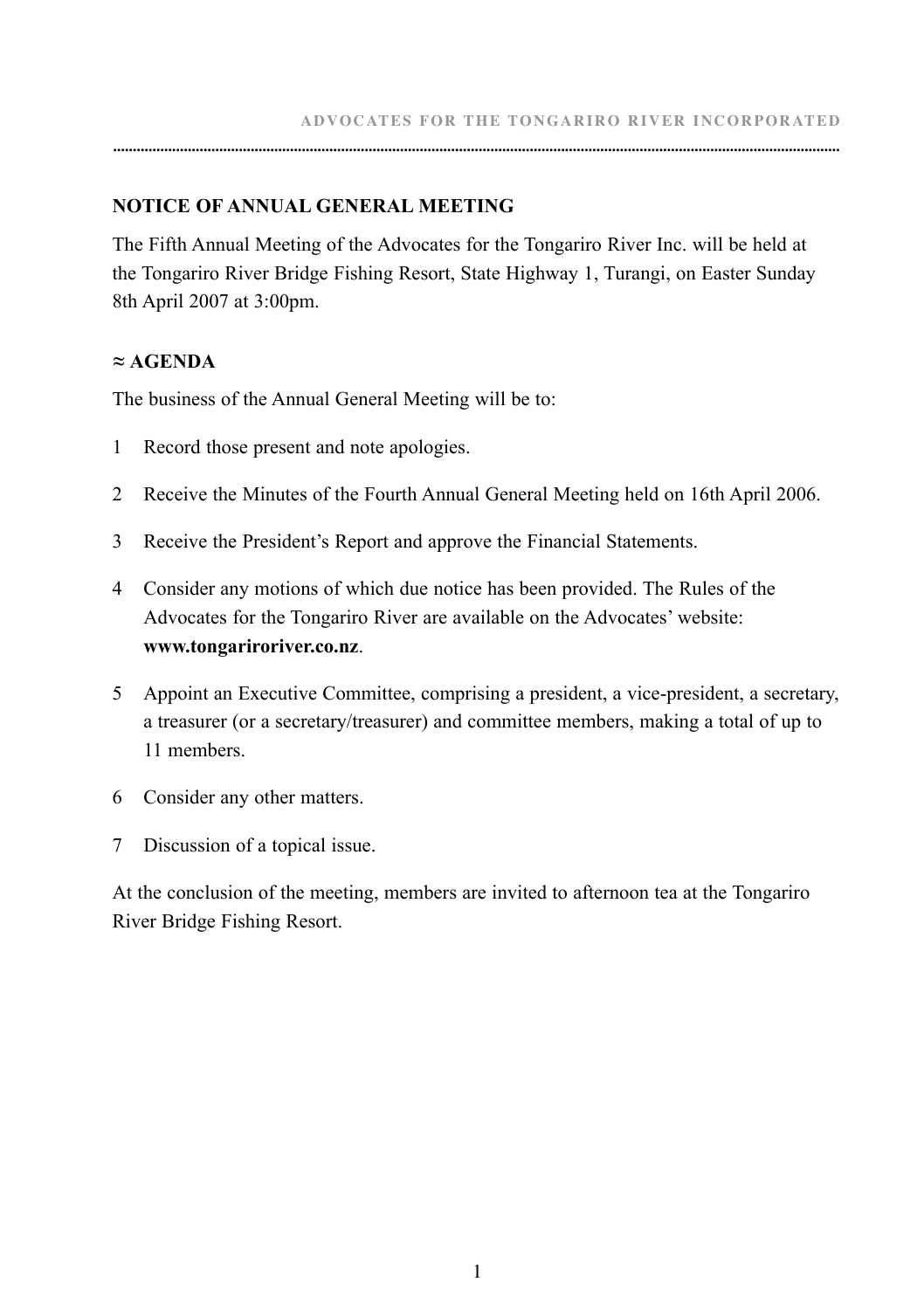#### **≈ MINUTES**

Minutes of the Fourth Annual Meeting of the Advocates of the Tongariro River Inc held on Sunday 16th April 2006 at 4.00pm at the Tongariro River Bridge Fishing Resort Conference Room, Turangi.

**.........................................................................................................................................................................................**

This, the fourth Annual Report of the Advocates for the Tongariro River Inc, consists of the President's Report, together with the Financial Report.

#### **Present**

Heather Macdonald (Chair), Mark Alston, Tony Charlton, Heather and Bruce Coldicutt, Bill Colston, Mark and Alison Cosgrove, Lawrie Croxson, Walter Freitag, Chris James, Richard Kemp, Alasdair McNab, Julian Proctor, Donald Ross, Jen Shieff, Tuatea Smallman, Clint and Brenda Teague, John Toogood, David Treseder, Dick Truebridge, Barry Waite, Eric and Lorraine Wilson, John and Betty Wheeler.

Tuatea Smallman opened the meeting with a Karakia.

#### **Apologies**

Bob Appleton, Warren Butterworth, Sam Cranfield, Helen Elliot, Will Kemp, Bob MacDonell, Sylvia Smith, Eddie Tonks, Neville Young.

The motion (Heather Macdonald, Alison Cosgrove) that these apologies be sustained, was carried.

The Meeting received with regret the news that Bruce Diehl, who attended the last Annual Meeting, had died.

#### **Minutes of 2005 Annual Meeting**

The motion (Heather Macdonald, Julian Proctor) that the minutes of the 16th April 2005 Annual Meeting as circulated in the Annual Report of 2005 be taken as read and confirmed, was carried.

#### **President's Report**

The President's report was circulated in the Annual Report. Heather Macdonald commented briefly on the key items of her report. Her remarks focused on a full and busy year for the Advocates committee.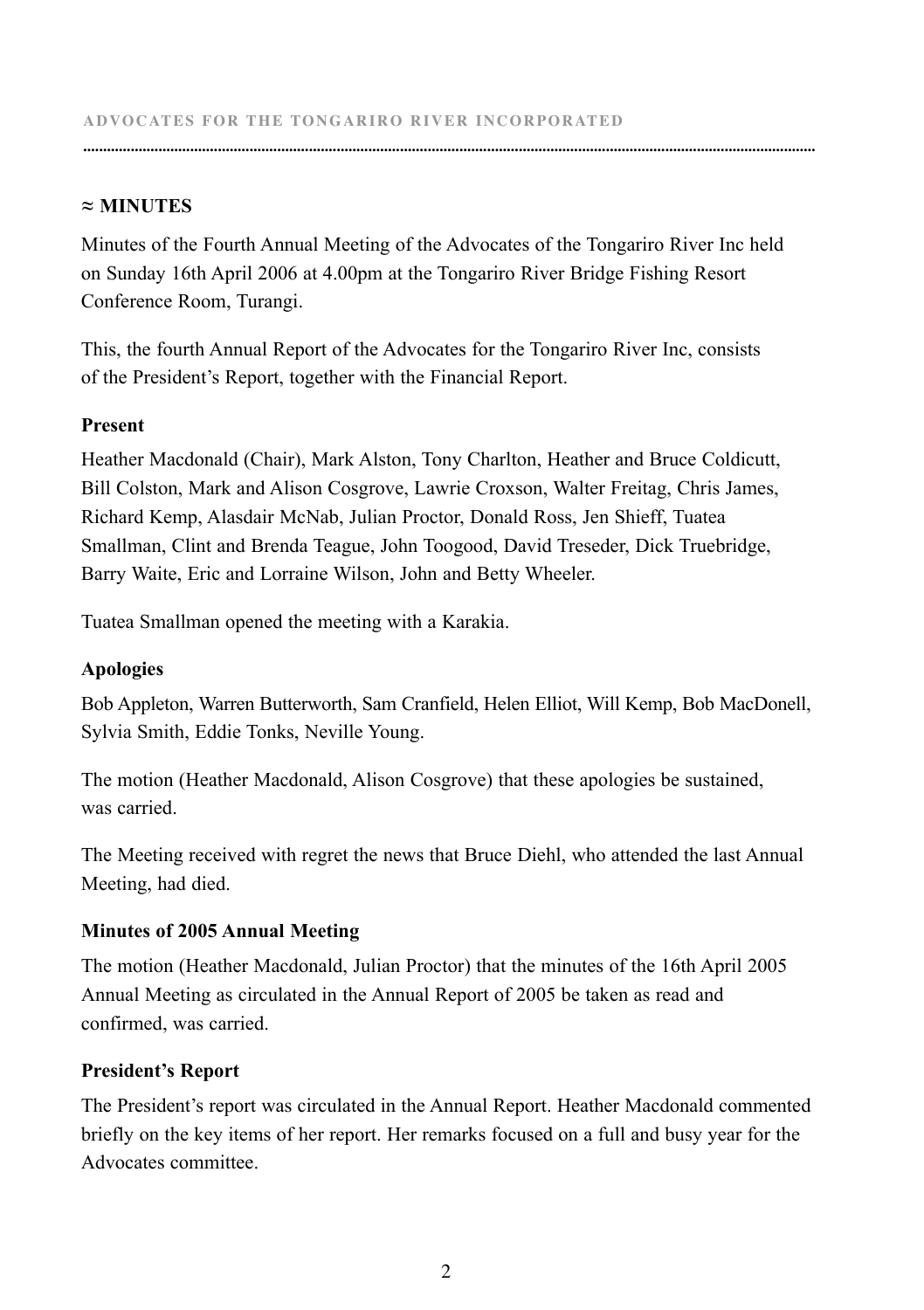The motion (Heather Macdonald, Richard Kemp) that the President's report be received, was carried.

#### **Financial Report**

The Treasurer explained an omission in the statement of accounts. For 2005 Liabilities should read \$812. For 2005 Net Assets should read \$13,411 and not \$14,223. He said that otherwise the accounts were correct and not affected by the omission.

He thanked the Pharazyn Trust for a donation of \$3,000, which followed a previous donation of \$10,000 in 2004. He said that these donations give the committee confidence to continue working towards its objectives.

The Treasurer recorded his thanks to the number of members who have given a donation with their subscriptions.

The meeting gave a vote of thanks to the reviewer.

The motion (Richard Kemp, Betty Wheeler) that we write to the Pharazyn Trust and pass on to them the thanks of the meeting, was carried.

The motion (Heather Macdonald, Richard Kemp) that the amended accounts showing liability of \$812 and Net Assets of \$13,411 for 2005 be received, was carried.

#### **To consider any motions of which due notice has been provided**

No notice of any motion had been provided.

#### **Appointment of officers and committee**

The following appointments were made

| President                                     | Heather Macdonald                                                                                           |
|-----------------------------------------------|-------------------------------------------------------------------------------------------------------------|
| <i>Vice President</i>                         | Richard Kemp                                                                                                |
| <i>Immediate Past President Mark Cosgrove</i> |                                                                                                             |
| Secretary/Treasurer                           | Eric Wilson                                                                                                 |
| Committee                                     | Bob Appleton, Bruce Coldicutt, Julian Proctor, Sylvia Smith,<br>Tuatea Smallman, John Toogood, John Wheeler |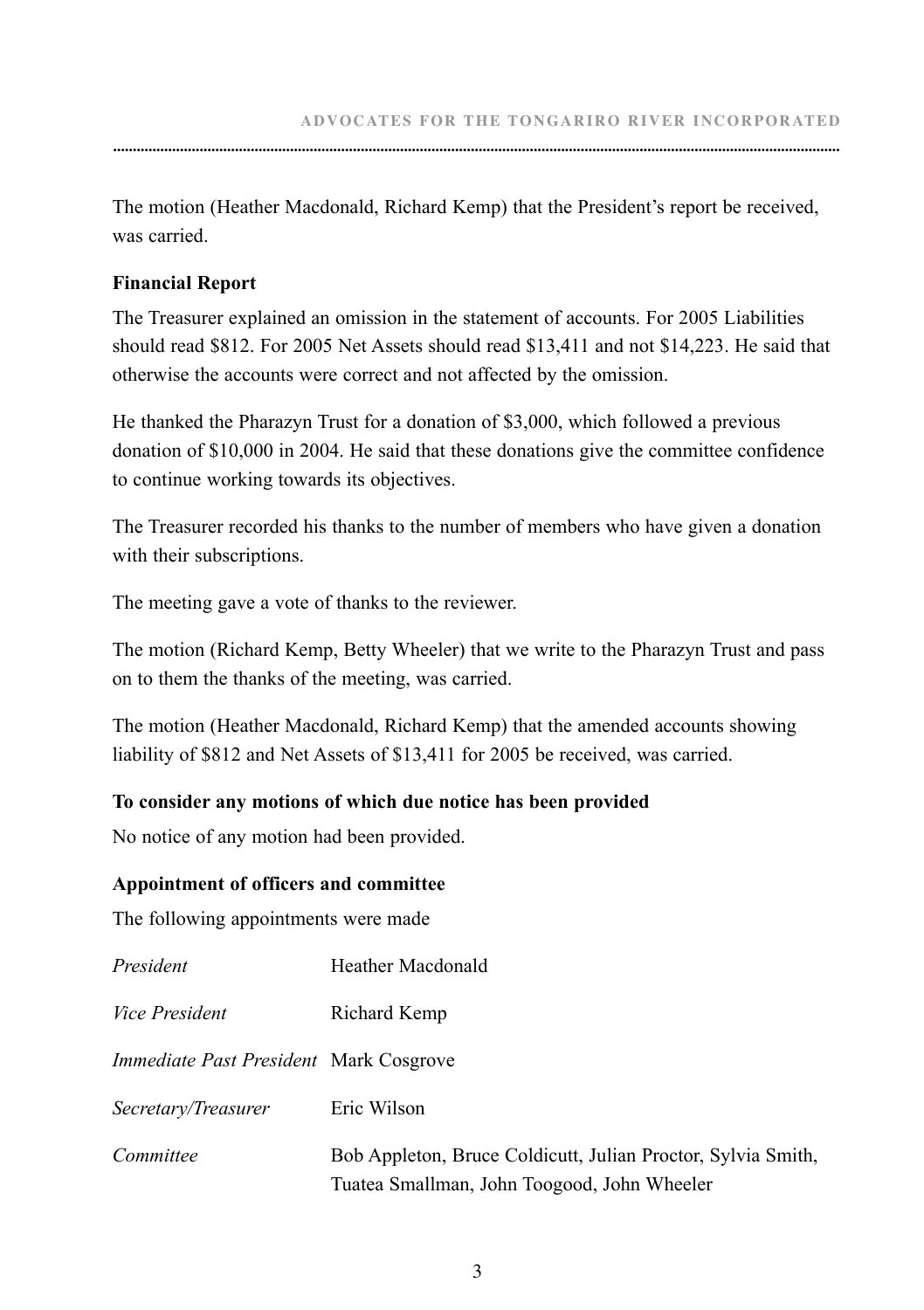#### **General Business**

Richard Kemp thanked Heather Macdonald and the Committee members based in Turangi for the efforts they had made on behalf of the Advocates.

**.........................................................................................................................................................................................**

Richard Kemp took the Chair for the remainder of the meeting.

#### *1 Planting Project*

Jen Shieff as project manager outlined Phase One of the Planting Project, a project designed to eliminate undesirable plants and re-establish with natives in conjunction with DoC and according to DoC's planting plan. A successful application from Waikato Conservation Environment and Ecological Enhancement Trust will finance the project. Friday 5 May is for clearing and Monday 8 May for planting. Jen was thanked for her report.

John Toogood spoke of the problem of feral or wilding pines and spoke passionately of the need to eliminate the wilding pines and restore the native vegetation before we lose the icon of the river.

Richard Kemp stated that he was convinced a major national sponsor could be found to finance this work in consultation with property owners and, if appropriate, with Ngati Turangitukua. With sufficient publicity, this could happen.

Mark Cosgrove spoke of the effects of flooding and pines on the State Highway One bridge and felt that the matter should go to the Management Forum.

John Wheeler thanked John Toogood for his initiative in bringing the matter to the meeting. It was noted that pines have been planted in plantations bordering the river reserves, with the result that there are now undesirable feral pines.

#### *2 Didymo*

Eric Wilson expressed the view that the invasive alga Didymo would be a disastrous intruder for all if it entered the Tongariro. He further stated that given that there is little known about Didymo at this time our best action was to change our behaviour and to wash our gear just as sea anglers do.

He emphasised that we must

- 1. Check and remove vegetation from all gear before leaving the riverbank.
- 2. Clean all gear, using 5% dishwashing liquid in a spray container, or wash waders for one minute in a bath of the same solution.
- 3. Dry. If cleaning is not an option, dry for 48 hours. Include flybox and anything in contact with the water.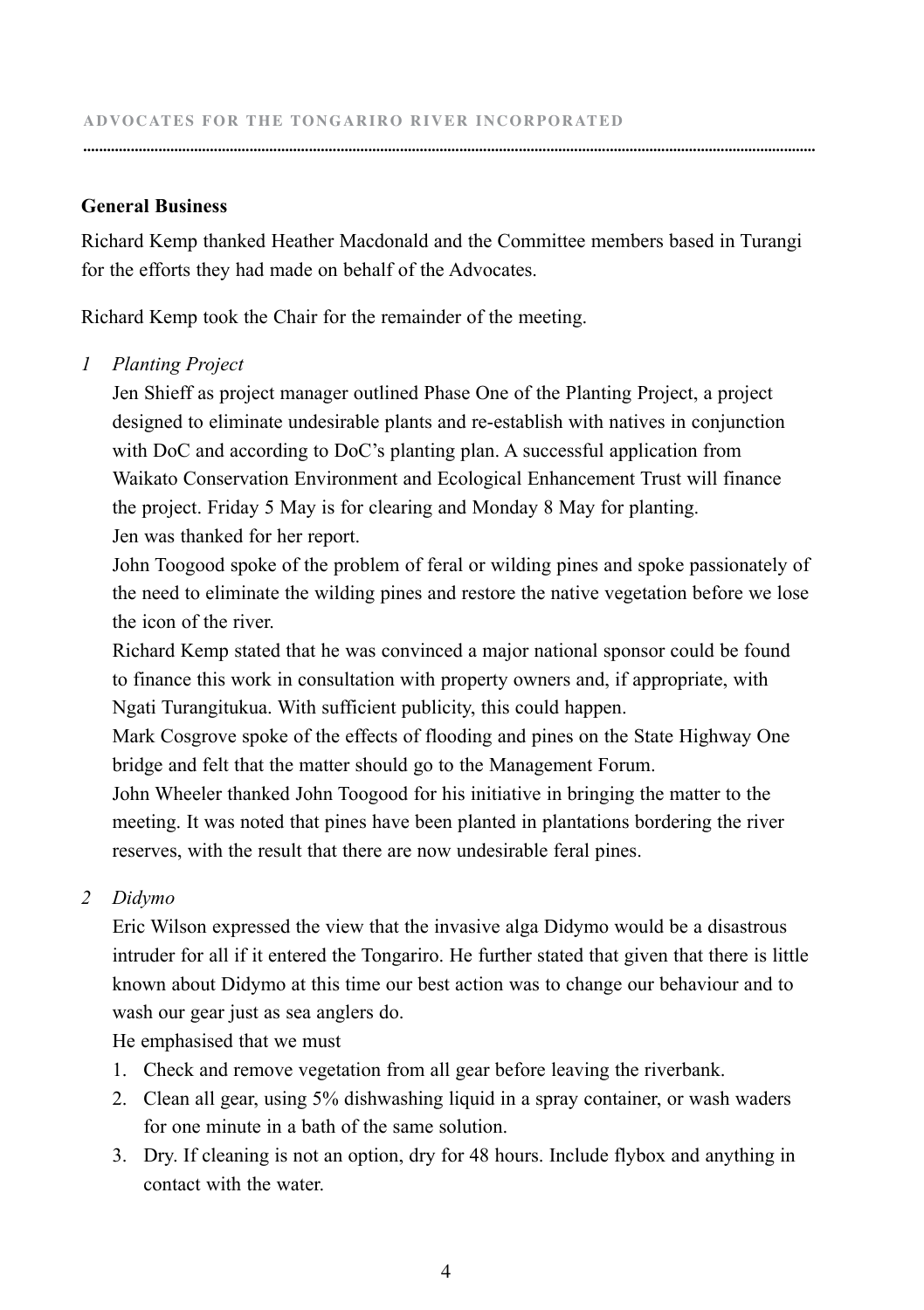Members were given a presentation to show how cheap and easy it is to clean gear. Eric emphasised that whether we are anglers or not, we must be aware of this message and pass it on to others.

#### *3 Tracks and Rivers*

John Wheeler told the meeting that we had made a submission for a track in the Kaimanawa Forest Park for fishing and for walking access to the upper river. Mark Cosgrove asked for support to lobby for access to 13 kilometers of the river along the boundary of Prison land.

Eric Wilson told the meeting of the secret sale of the Mangamawhitiwhiti block by Land Corp, although he did not have any detail of the sale. Tuatea Smallman said there had been no sale.

Alison Cosgrove stated that as a non-angler she appreciated the river walks.

#### *4 Proposed Tongariro River and Catchment Plan*

It was noted that it had been the intention to publish the plan in the 2005 Annual Report but the document had not been received in time for the posting. Environment Waikato's draft Management Plan was distributed at the meeting.

Mark Cosgrove outlined some of the things that needed to be considered in relation to the Management Plan. For example, Mark posed two questions: "How do we know if the managers are doing a good job?", "What action will be taken to clear the river of ash if there is another eruption?" He urged all present to consider the Management Plan carefully and forward their ideas to the Committee for inclusion in future discussions. He said that we speak for the silent and absent users of the Tongariro. Julian Proctor questioned the wisdom of having heavy trucks accessing the river from Te Rewha Street across a sewer line that has already been broken in the past.

Richard Kemp concluded chairing this section of the meeting and Heather Macdonald resumed the Chair.

Heather thanked Mark Alston of the Tongariro River Bridge Fishing Resort for providing the venue for the meeting.

Tuatea Smallman closed the meeting with a prayer.

The meeting closed at 5.32pm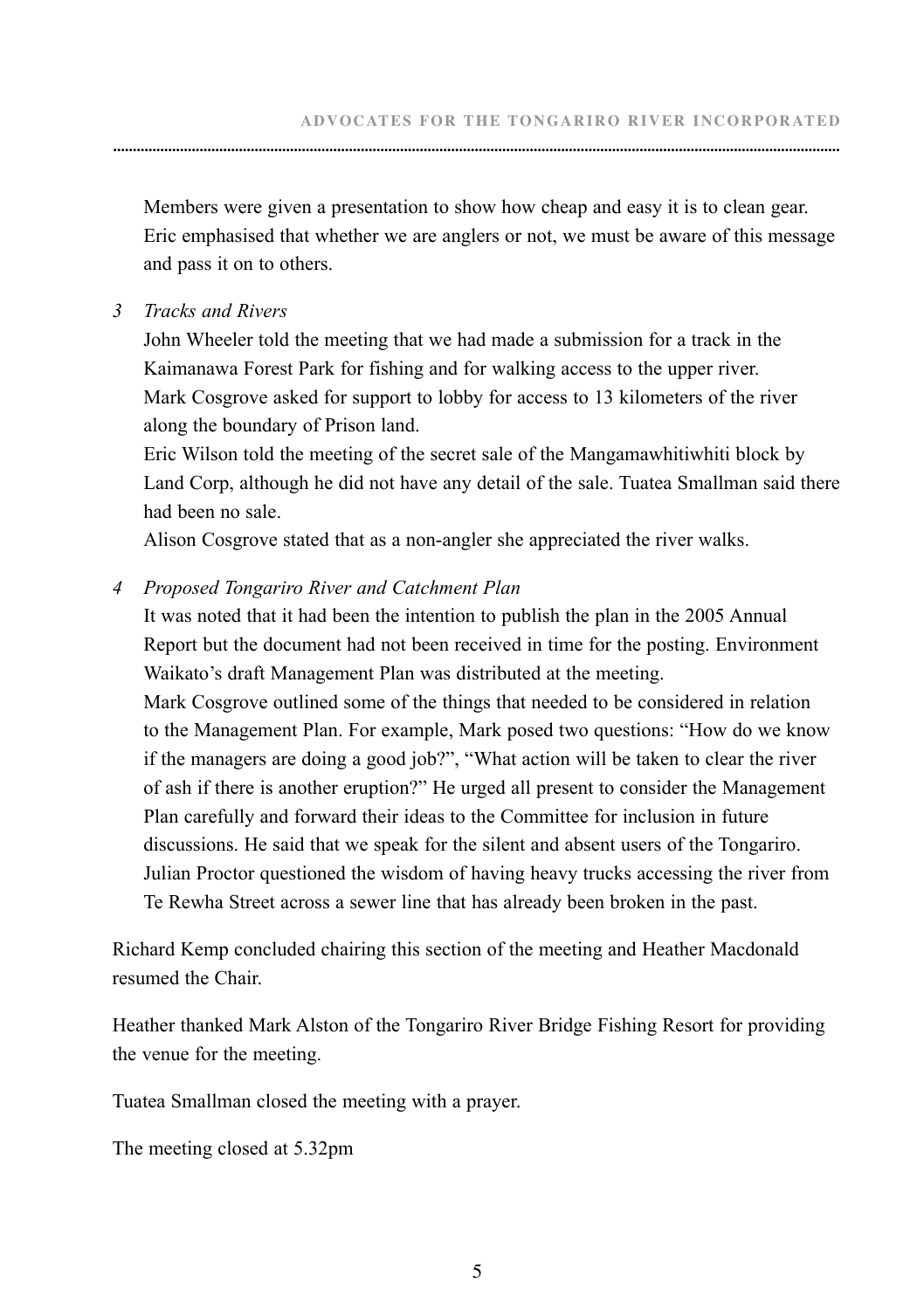#### **≈ The Annual Report and Goals for 2006**

#### *President Heather Macdonald reports:*

The Advocates for the Tongariro River aim to be recognised as an informed, balanced and authoritative group, seeking to sustain and enhance the Tongariro River for future generations. Our work began when we formed an Incorporated Society in 2002, a society which developed from a smaller action group, the Tongariro River Action Group, known as TRAG, whose members included the Advocates' first Secretary, Gill Osborne, as well as Arthur and Robin Parish.

**.........................................................................................................................................................................................**

We were saddened at the death of Robin, the Advocates' first Treasurer, who passed away on the 5th July 2006. For several years prior to 2002 when they joined the Advocates, Robin and Arthur were instrumental in working with neighbours in the Koura Street area to lobby for flood protection.

This report is set out according to the goals and purposes of the Advocates. The Advocates' purposes are to

- • actively engage in fostering Tongariro River management strategies, including long-term strategies;
- promote methods of managing the river which have the desired effects of flood protection and of preventing and/or minimising erosion; and
- take such steps as are appropriate to facilitate the protection and promotion of the Tongariro River and its environment as an effective nursery for rainbow and brown trout.

Lobbying for awareness and action to stem the invasion by the alga Didymo (Didymosphenia geminata) has been the focus of the Advocates' attention this year. This has included

- • spreading awareness of Didymo through advertising and public meetings. Appendix 1 includes a full log of Didymo awareness action taken by the Advocates;
- lobbying Ministers, MPs and government agencies for action to contain the alga;
- • purchasing six months of air time with Radio Tuwharetoa (Radio Triple T) and Taupo Radio Network for the broadcast of professionally scripted Didymo awareness messages. Appendix 2 contains the scripts;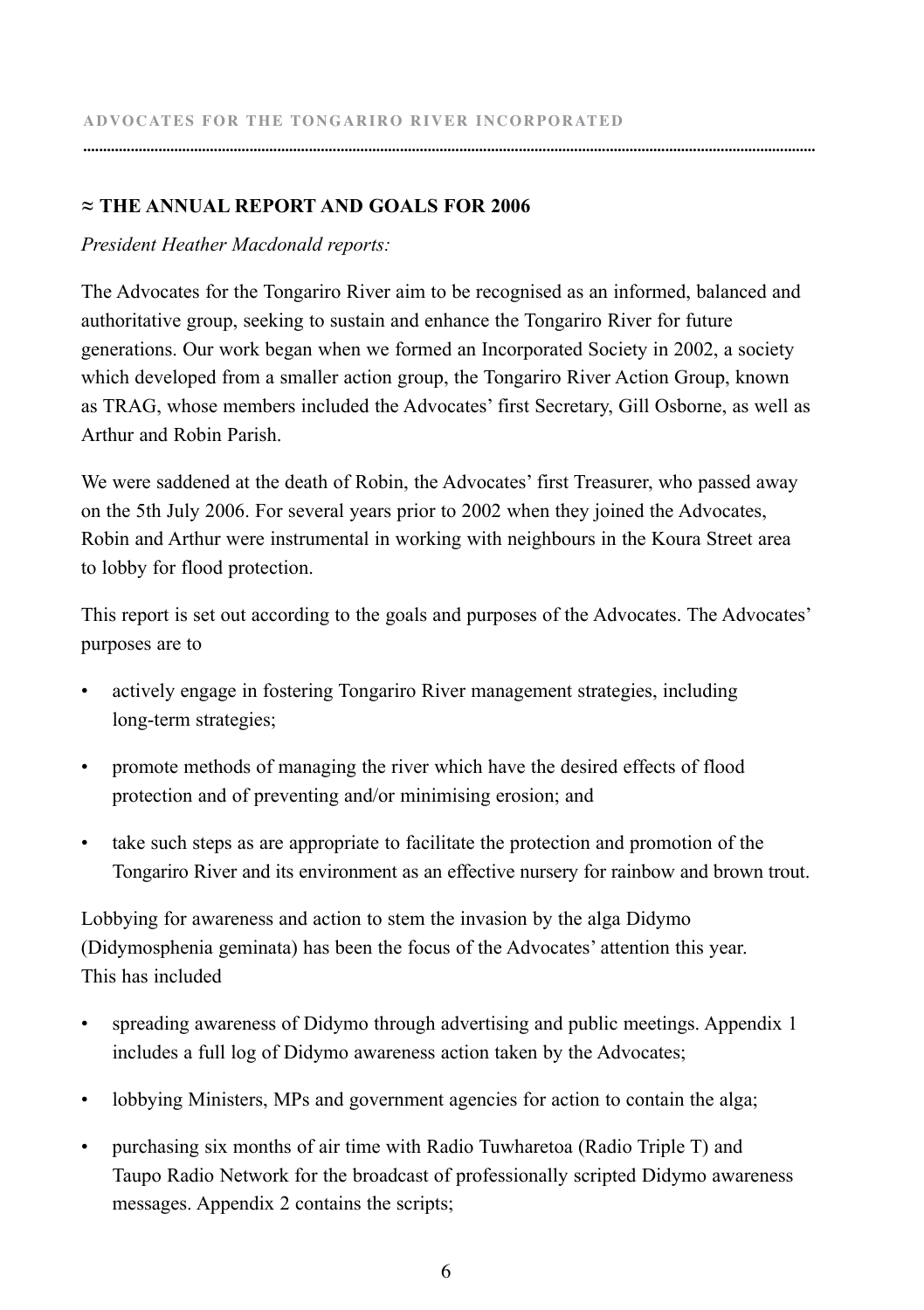- making available to the local public and to Advocates the latest research information on Didymo;
- being instrumental in holding a public meeting in May attended by over 100 locals. regional business representatives, tourism operators, fishing guides, district and regional councillors and the Taupo Mayor, to set an agenda for action to keep Didymo out of the Central North Island;
- being instrumental at that May meeting in creating a public forum for the Central North Island Didymo Action Group to build their agenda for action;
- attending the Christchurch Didymo Meeting. Appendix 3 contains my report on the meeting.

#### **GOAL 1**

### *To have widespread public awareness of the Tongariro River – its past, its present state with the negative impact of the hydro power scheme, and its potential future degradation if remedial action is not taken.*

Our Annual Reports are the main means of addressing this goal. In addition, our website and "the Advocate", no.7, sent to members in November 2006, were our main methods during the year of keeping members in touch with current issues and with what the Advocates are doing.

Environment Waikato's River Management Plan for the Tongariro River has been long awaited by the Advocates and at the time of writing (February 2007) has not been forthcoming.

The threat to the River posed by an invasion of the alga Didymo remains a very real concern. We want to see everything possible done to keep it out. Regretfully we are not confident that enough is being done particularly with regard to containment and border controls. Opportunities have not been taken to make best use of the three obvious boundaries where containment measures could be implemented, for example at international airports, domestic ports and airports, and in the Taupo Fishing Licence area. The Advocates will continue to lobby for such measures.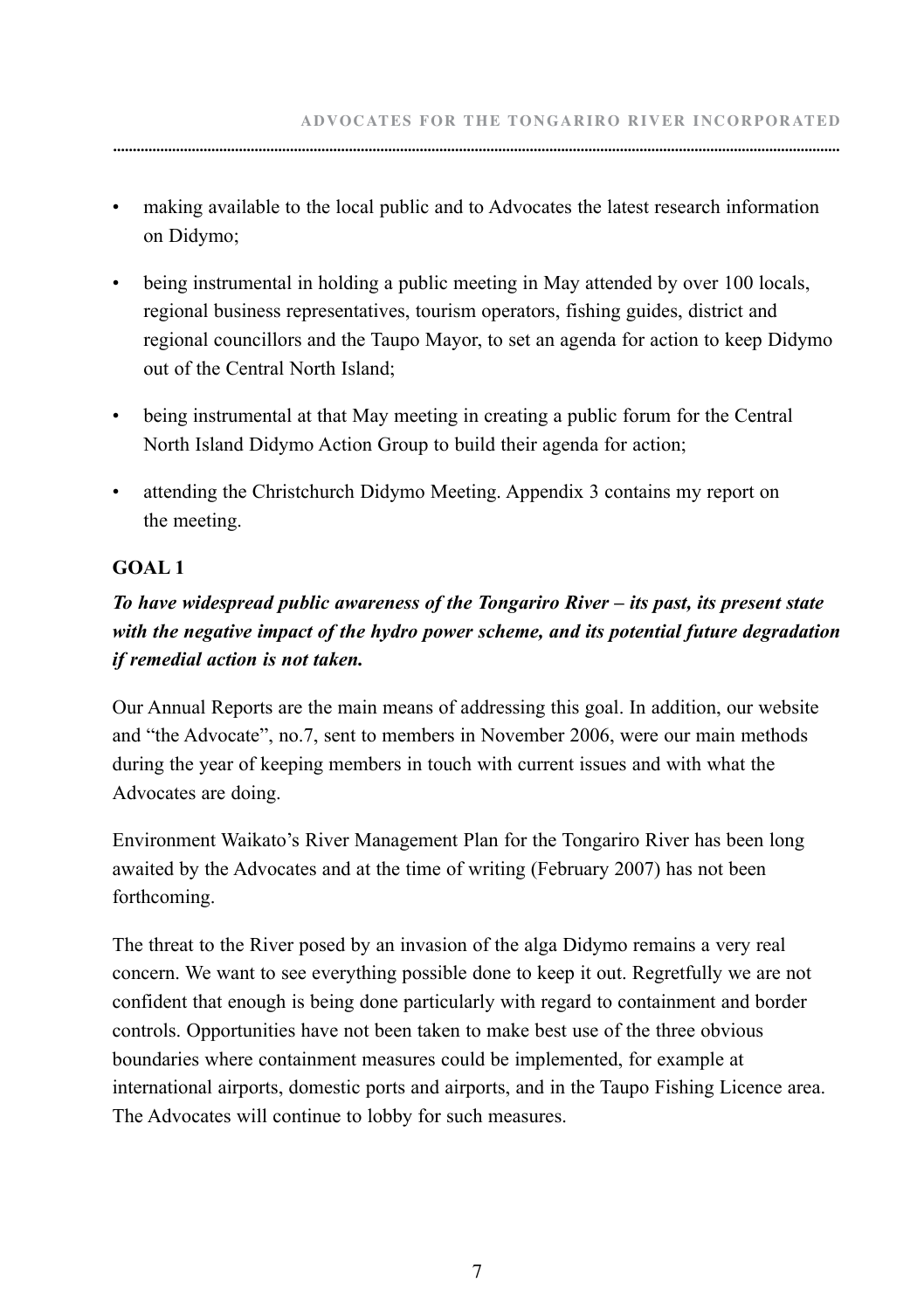Regular water testing in rivers is essential for early detection of Didymo, enabling better controls to be implemented. This is a finding reported by Dr Barry Biggs, a NIWA scientist contracted by Bio Security NZ to work on controls for Didymo. Dr Biggs's research reports are on the Bio Security website: **www.biosecurity.govt.nz**. Dr Biggs recommendation for the Tongariro River is that water be tested fortnightly, immediately downstream of the main fishing spots. The Advocates would like to see such a testing schedule implemented immediately and applied to all the rivers in the Taupo Basin. We understand that the Department of Conservation will be developing a regular testing regime for the Tongariro and we will advocate for this to happen.

**.........................................................................................................................................................................................**

With regard to felt soled fishing boots/waders which Dr Biggs has found to be a major means of transporting live Didymo cells, the Committee is leaning towards lobbying for a ban on felt soles, at least in the Taupo Fishing Licence area, and at least until we have had more debate about the adequacy of options such as dedicated gear.

For the research finding on felt soles as major carriers (referred to by scientists as vectors) for Didymo, see the article under "Didymo findings" on the Advocates' website.

The convention we have developed of having a science based seminar to put new information into the pubic arena, continued this year with a public address on 30th August 2006 by Dr Barry Biggs. All current decontamination information can now be down loaded from the Bio Security NZ website use the following link: **http://www.biosecurity.govt.nz/files/ pests-diseases/plants/didymo/jan-06-survival-study.pdf**. I strongly urge members to keep an eye on this site as it is updated regularly with latest findings on effective cleaning methods. It is the responsibility of all anglers and other river users to keep informed and to adopt the recommended procedures.

To mark a piece of local history and give an exotic tree its rightful place on the riverbank, a plaque was erected by the Advocates during the year beside the grand weeping cherry tree on the River Reserve between Poto St and Cherry Tree Reserve. The plaque acknowledges the local residents who planted the tree in 1965, at the inception of the Tongariro Power Scheme, stating that it was planted to "weep for a river that would never be the same again". People walking along the River Reserve have noticed the plaque and commented positively on it.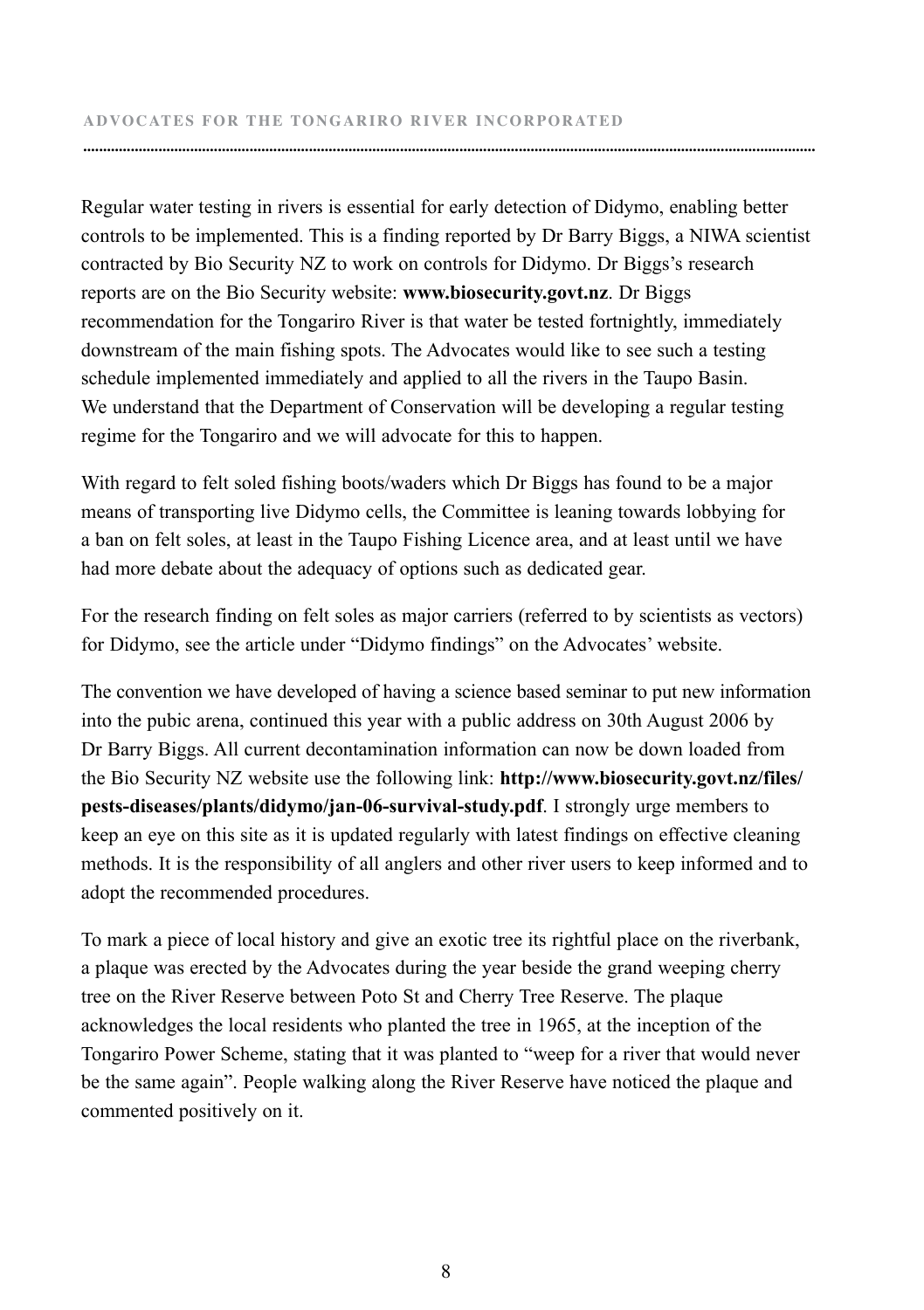#### **GOAL 2**

#### *To gain public involvement and support for the Advocates' aims and to build membership*

Apart from the two public meetings held during the year, one in May at the Tongariro Lodge (Didymo awareness and action) and one in August at the Tongariro River Bridge Fishing Resort (Dr Barry Biggs's presentation), our major initiative for involving the public in our advocacy work was the Planting for the Future project.

In summary, the Planting Project involves the Advocates working with the Department of Conservation (DoC) and the community to plant the parts of the riverbank managed by DoC. DoC have had a planting plan drawn up which provides cover for trout and strengthens the riverbank, after noxious plants such as blackberry, broom and honeysuckle have been cleared. At the time of writing, we are applying for funding for further plants and a plan has been drawn up by DoC for the next stage. As we did for Stage One, we will arrange press releases to inform the public and invite them to participate.

The first stage of this project was completed in 2006 and you can read an account of it in Appendix 4. Each planting stage will include a maintenance plan for the River reserve from the Major Jones footbridge downstream to the State Highway One bridge and once the stages are complete, clearing and planting will have taken place from the Major Jones footbridge downstream to the State Highway One bridge.

I wish to acknowledge the valued contribution of many members of the public who have taken personal responsibility for ongoing care of the plants and maintenance of the River Reserve.

A reflection of the way in which the Advocates have become involved with community activity was that during the year we received invitations to speak to the Turangi Lions Club and the Turangi Garden Club. At these meetings, I spoke about the Planting for the Future project and about the work of the Advocates. I was also interviewed on Radio Tuwharetoa (Triple T) and Radio Network, Taupo.

Membership at December 2006 was 90 households, with a total of 111 members.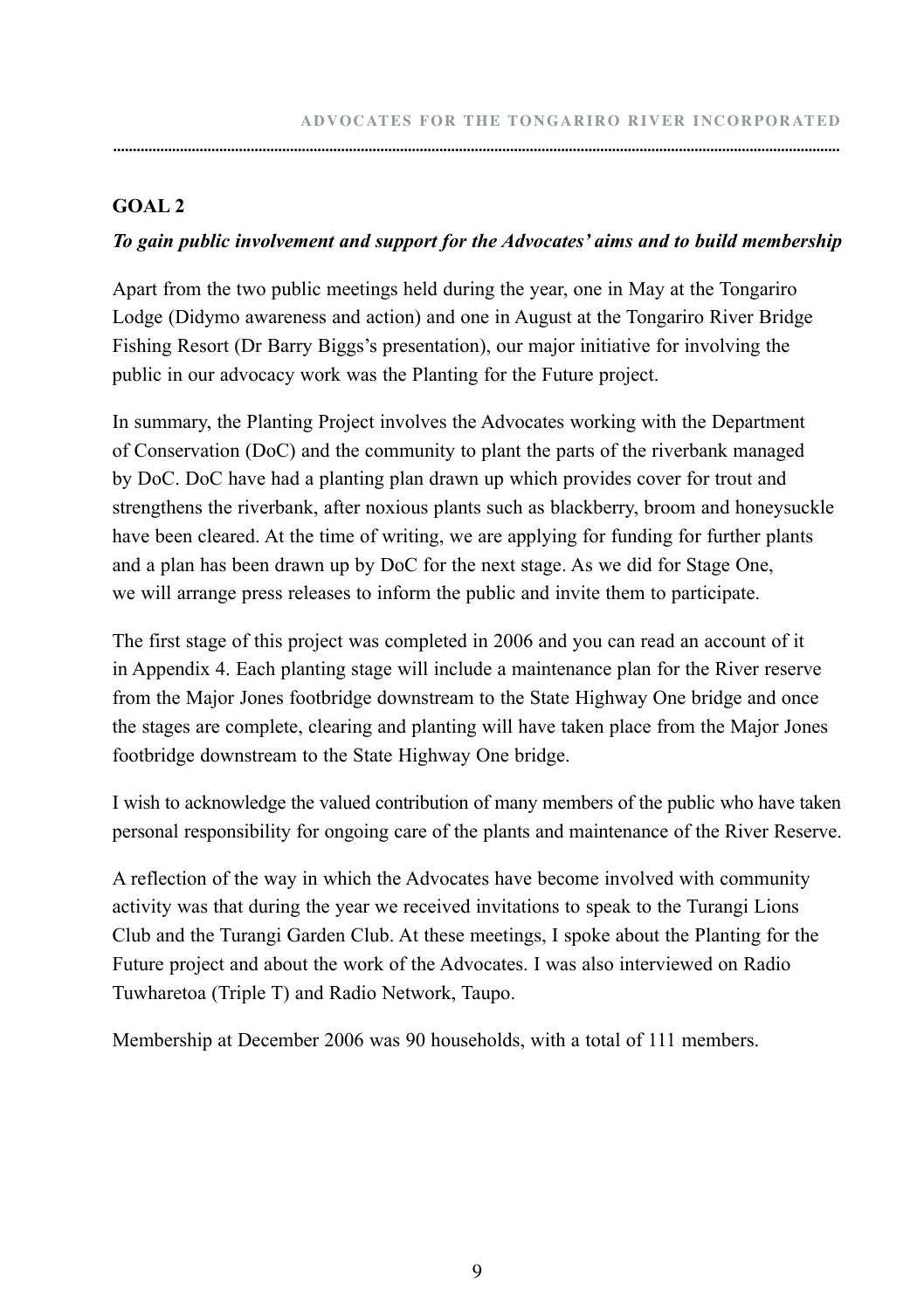#### **GOAL 3**

#### *To establish effective dialogue with Iwi and develop mutual trust.*

The Committee has continued to have the benefit of the support of our Kaumatua, Tuatea Smallman who provides a valuable link between Ngati Turangitukua and the Advocates. However, we recognise with sadness and frustration that we have moved no further towards dialogue with Iwi in the past year.

**.........................................................................................................................................................................................**

Further to the letter we received from Arthur Smallman in 2005 saying that Ngati Turangitukua had developed plans for the Lower River, we have heard nothing more. The delay in clearing the willows and debris from this section of the river is disappointing. As we noted in last year's Annual Report, significant funding is being made available to the Ngati Turangitukua by Genesis Energy every year for the 35 years of the Genesis resource consent. However, to the best of our knowledge, none of this money has as yet been used for River works.

The Advocates will continue to make efforts in the coming year to develop meaningful connections with local Iwi.

We have enjoyed developing a relationship with Radio Tuwharetoa (Triple T) during the past year. Staff there, and in particular Judy Thomas, the Marketing Manager, have been enthusiastic in their support of the Advocates Didymo Awareness Campaign. Judy was proactive in writing a script targeted to listeners of Triple T and getting locals and children from the Kura Kaupapa to voice the script which was broadcast, along with three others, between June and December, and in arranging for me to be interviewed about the Didymo threat. The scripts can be seen in Appendix 2.

#### **GOAL 4**

#### *To ensure the promises made by central and local government and power companies in respect of doing least harm to the Tongariro River are kept.*

We continue to meet on a regular basis with the management of Genesis Energy. Matters discussed over the past year include

the Advocates' concern about the unnotified and life threatening release of water down the River in September; and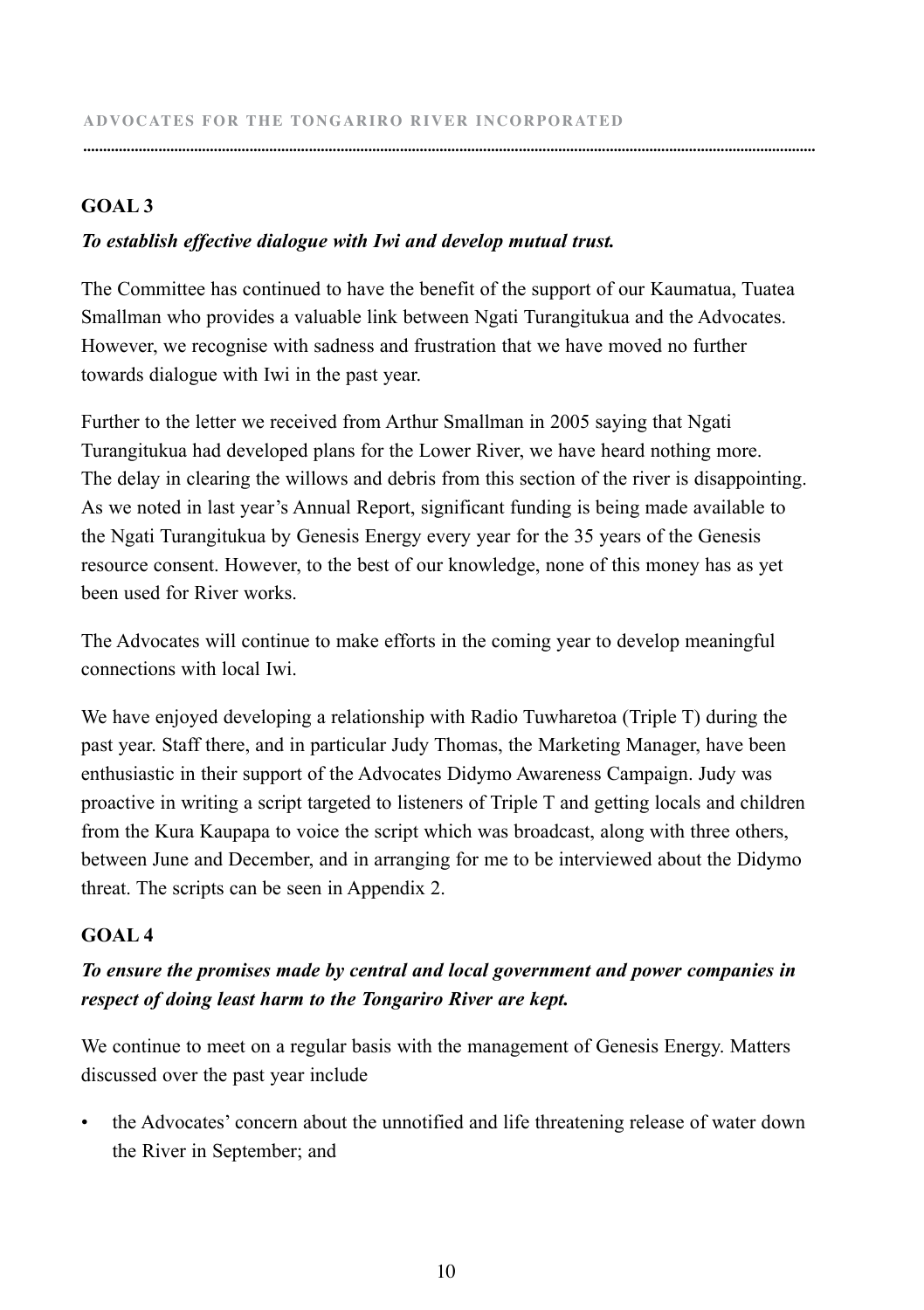• ways of getting traction towards developing a practical management plan for the River, inclusive of the plans of the Ngati Turangitukua.

The Bio Security NZ signs about Didymo and water release signs that have appeared at points on the River were put up by Genesis. We appreciate the support Genesis has given the Advocates in enabling us to host the public meeting we held in August. Genesis is actively engaged in the collective measures to keep Didymo out of this region as its invasion poses significant threats to hydro generation.

#### **GOAL 5**

### *To have significant input into the development of a Management Plan for the River, drawing on up-to-date scientific and engineering information.*

The River Management Forum has met only once in the past year. The development of a Management Plan for the river, while legally required under the conditions of the consents granted for River works has, it seems, been at a standstill for a good part of the year, due at least in part to Environment Waikato's lack of action.

In the middle of 2006, in response to our feedback, Environment Waikato provided the Advocates Committee with a revision of the draft Management Plan given to members at our 2006 AGM. That redraft differed very little from the original and did not constitute or contain a management plan. It was unacceptable to the Advocates. We then met with Environment Waikato and provided for discussion, a framework, outlined below, around which a Management Plan might be shaped. The conceptual framework was well received by Environment Waikato and later that month by the River Management Forum.

The framework we proposed for developing a Tongariro River Management Plan starts with the Consent Order requiring a Management Plan, and then, in a first stage, addresses the three issues recognised by that Consent. The Consent requires Environment Waikato to deal with vegetation, feral plants and gravel extraction. The Advocates propose that in each case the Plan should identify the problem, set out what Environment Waikato plans to do about it and indicate the expected outcomes. Then, in a second stage the Plan might examine six other problematic features of the Catchment, namely water quality, pest plants, eruptions, lahars, channel switching, flood control and wetlands management.

Through discussion with Environment Waikato and members of the River Management Forum it was determined that in order to address both River and Catchment management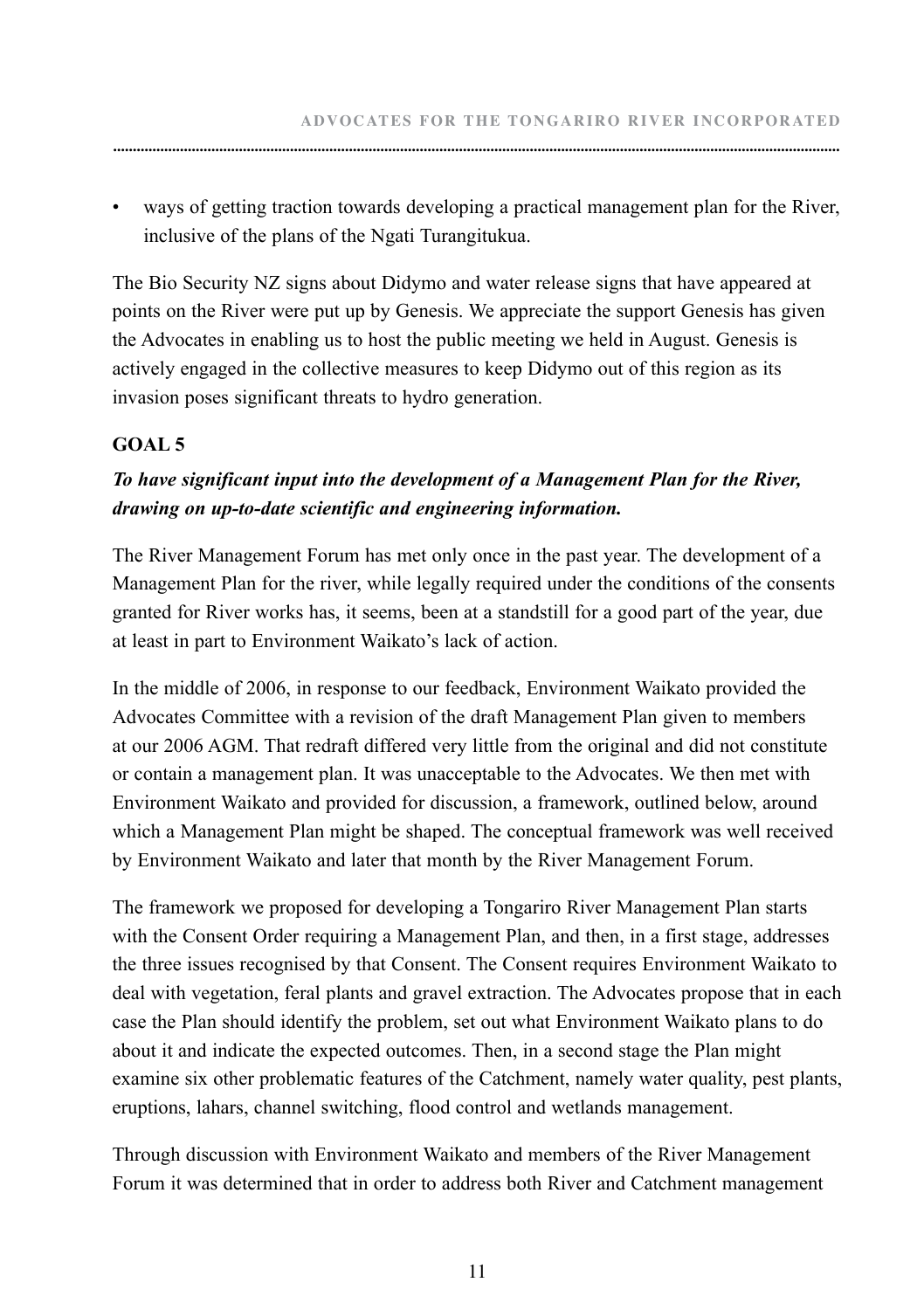issues, two documents would be necessary. Environment Waikato agreed in October 2006 to proceed with the first stage, covering the issues recognised by the Consent.

**.........................................................................................................................................................................................**

The second stage, that of producing a Catchment Management Plan, is to be approached through a subcommittee of the Tongariro River Mangement Forum, convened by Jarrod Bowler, hydrologist and Environmental Manager for Genesis Energy. The Advocates are represented on that subcommittee.

We still hold the concerns we expressed in last year's Annual Report that lake level management, and its bearing on the River Management Plan, has not yet been addressed. There is ongoing and sometimes heated discussion amongst property owners as lakeshore erosion continues; everybody recognises that the effects are due to a combination of environmental and engineering influences. Yet there is some difficulty in taking the next step – to examine the engineered influences (also known as lake level raising) and to see if the erosion can be attenuated by a modified water storage regime. The Advocates have observed that both the lakeshore erosion problem and the agrading occurring in the lower Tongariro River might be addressed at the same time, but this option has not yet been examined.

#### **GOAL 6**

#### *To monitor the River Management Forum's effectiveness in involving key stakeholders and interest groups in discussion and input into decisions about the River.*

This goal has been a particular focus of the Advocates as we seek to ensure that fullest informal as well as formal consultations take place amongst the stakeholders. While such consultation is very much a 'work in progress', we have two particular matters to which insufficient attention has been devoted. Both of these matters are volcanic in nature.

The first applies to further eruptions: the deposit of mega-tonnes of ash in the catchment from an eruption ought to be specifically planned for and dealt with in a management plan. At a minimum, the plan ought to provide for flushing flows of sufficient intensity to move ash quickly into the lake.

The second applies to similar concerns after lahars; while small, overflow lahars might be contained or confined to the Whangaehu River bed or deflected back by a bund, major lahars in the past have found their way into the Tongariro River catchment via the Upper Waikato and other streams to the north east of the crater lake.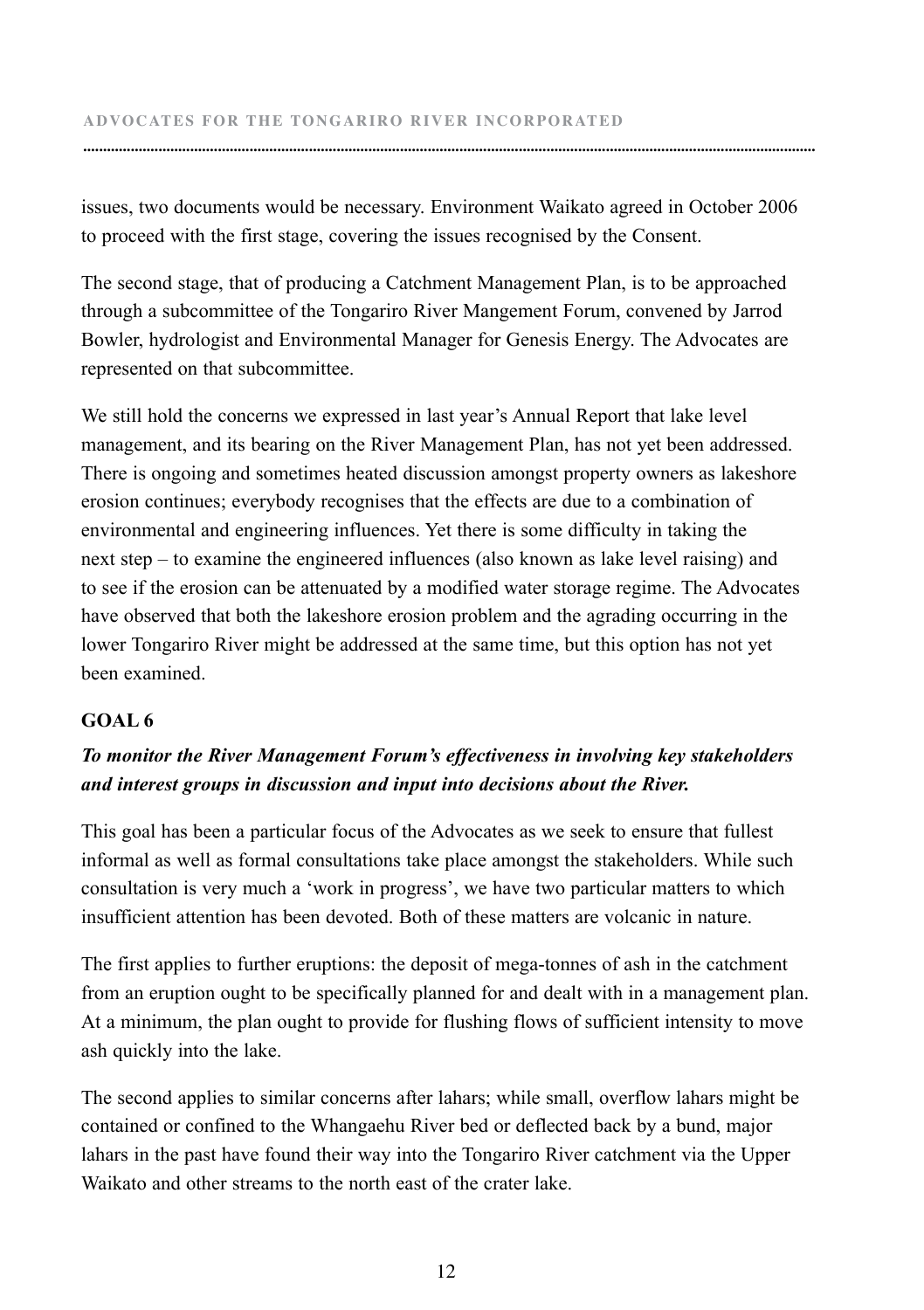The questions to which we seek answers now concern the survivability of the Tongariro River's ecology under such events. In part, these questions are two-fold; one set relates to the operation of the Rangipo Dam and the Poutu Canal, the other relates to the plans and procedures of DoC who are the managers of the fishery, and therefore responsible for damage limitation and recovery.

#### **GOAL 7**

### *To liaise effectively with central and local government, their relevant agencies and key personnel on freshwater matters and policy issues that impact on the River.*

The Advocates have developed open and constructive relationships with Genesis, Environment Waikato and DoC and have met with each of these organisations in 2006.

We have had a good deal of contact with Bio Security NZ during 2006 and have received funding from them to help us run our public meetings in May and August and pay the travel costs of speakers for those meetings. Bio Security NZ also funded the Advocates' radio time for the Didymo awareness campaign.

Wellington-based Advocates were active in lobbying Members of Parliament on the Didymo issue. Letters from the Committee went to the Minister of Bio Security, to opposition spokespeople for Bio Security and to local members of Parliament. The responses have, at best, done little done to provide the border protection measures the Committee considers reasonable and necessary for Didymo containment.

#### **GOAL 8**

#### *To establish effective liaison with all local groups which have similar interests in the Tongariro River and other rivers, with the purpose of co-ordinating lobby and action.*

The Advocates continue to have representation on the Taupo Fishing Advisory Committee and we appreciate the role Bob Appleton plays to provide the link between that group and ours.

We have collaborated with the National Trout Centre Trust in lobbying for a circular walking track from the Major Jones Bridge to the Red Hut Bridge and are pleased that the track on the downstream part of this left bank walkway, on land controlled by DoC, from the Hydro Pool to the Tongariro National Trout Centre is has put through, but signage is needed. The vision of the Advocates was that this be a track of similar quality to that on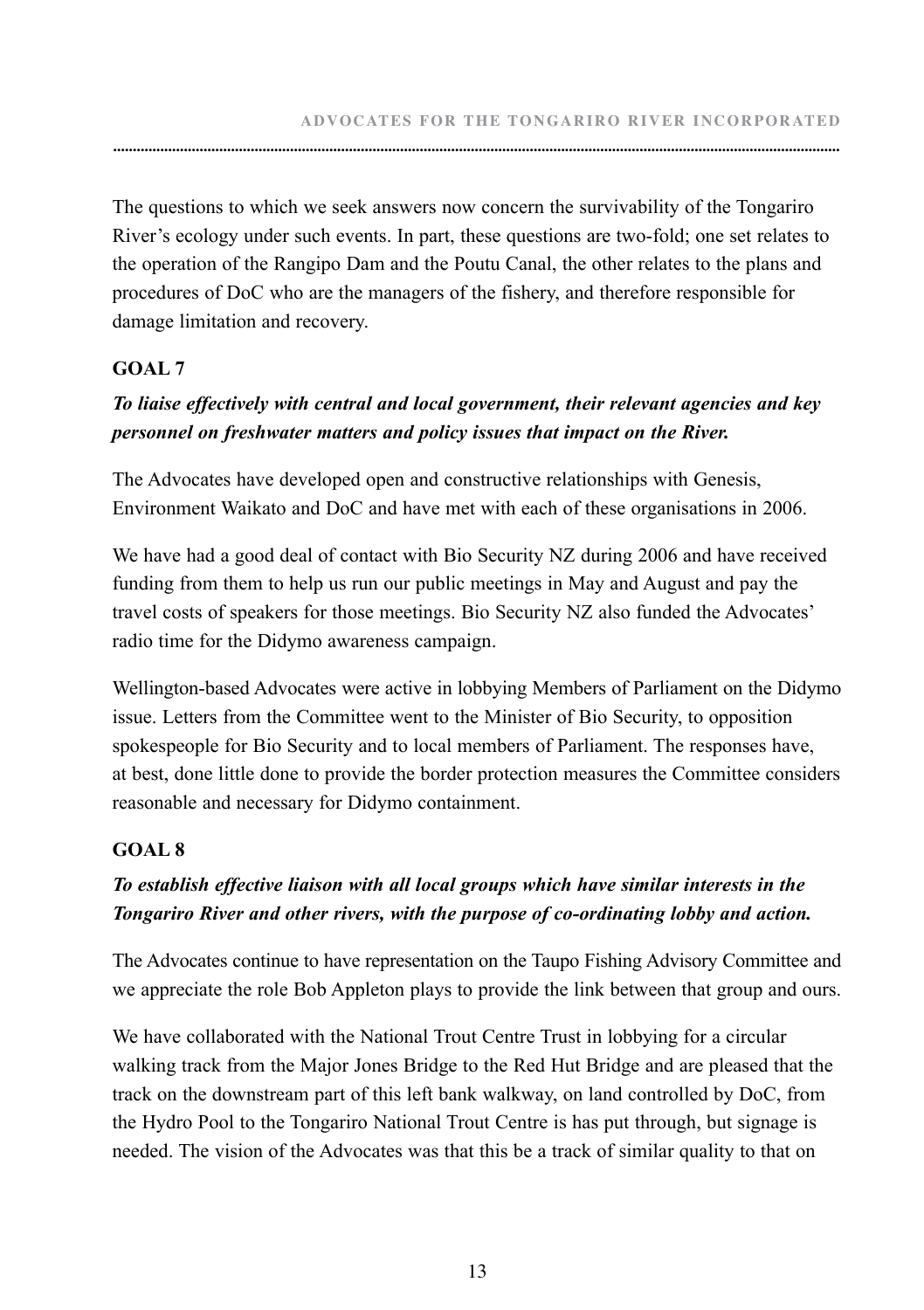the opposite side of the River and that it be promoted as a route to walk from the Town to the River and the Trout Centre. Some further work remains to be done if this is to become a reality.

**.........................................................................................................................................................................................**

Another project which was initiated during 2006 is to do with the removal of feral pine trees (wilding pines). This has required liaison with local groups and wider networking, which have been managed by Committee member John Toogood. Early in 2007, a plan, aimed to have the support of DoC and Environment Waikato, is about to be drawn up. A funding application to the Waikato Conservation Environmental and Ecological Enhancement Trust is being prepared and, if successful, work will be commenced during 2007. This will be a ten year project intended to enable regeneration of native flora in the Tongariro River basin.

#### **GOAL 9**

#### *To increase the Advocates' collective knowledge of (a) all aspects of the River and (b) the functions and findings of other similar advocacy bodies.*

Putting information about Didymo into the public arena has been the focus of the Committee's energies over the past year. Very few other places in New Zealand have a river of such significance with so many walk-in points so close to a state highway and near populated areas, and these factors heighten the risks of contamination.

As previously noted, the two public meetings in May and August did a great deal to put information in front of people and assist in lobbying Bio Security NZ and DoC for action on preventing the spread of Didymo.

One of our Australian members recently drew our attention to a policy position held by the government of Iceland. Before any fishing equipment is allowed into Iceland, the angler seeking entry must provide the Icelandic customs with a certificate of decontamination, signed by an authorised veterinary professional. The rationale given for this requirement is that Iceland has never had any destructive freshwater algae and intends to keep it that way. Could this be a lesson for New Zealand policy makers?

#### **GOAL 10**

#### *To maintain financial stability and cash flow to meet planned activity*

The Financial Report for the year ending 31 December 2006 follows this report.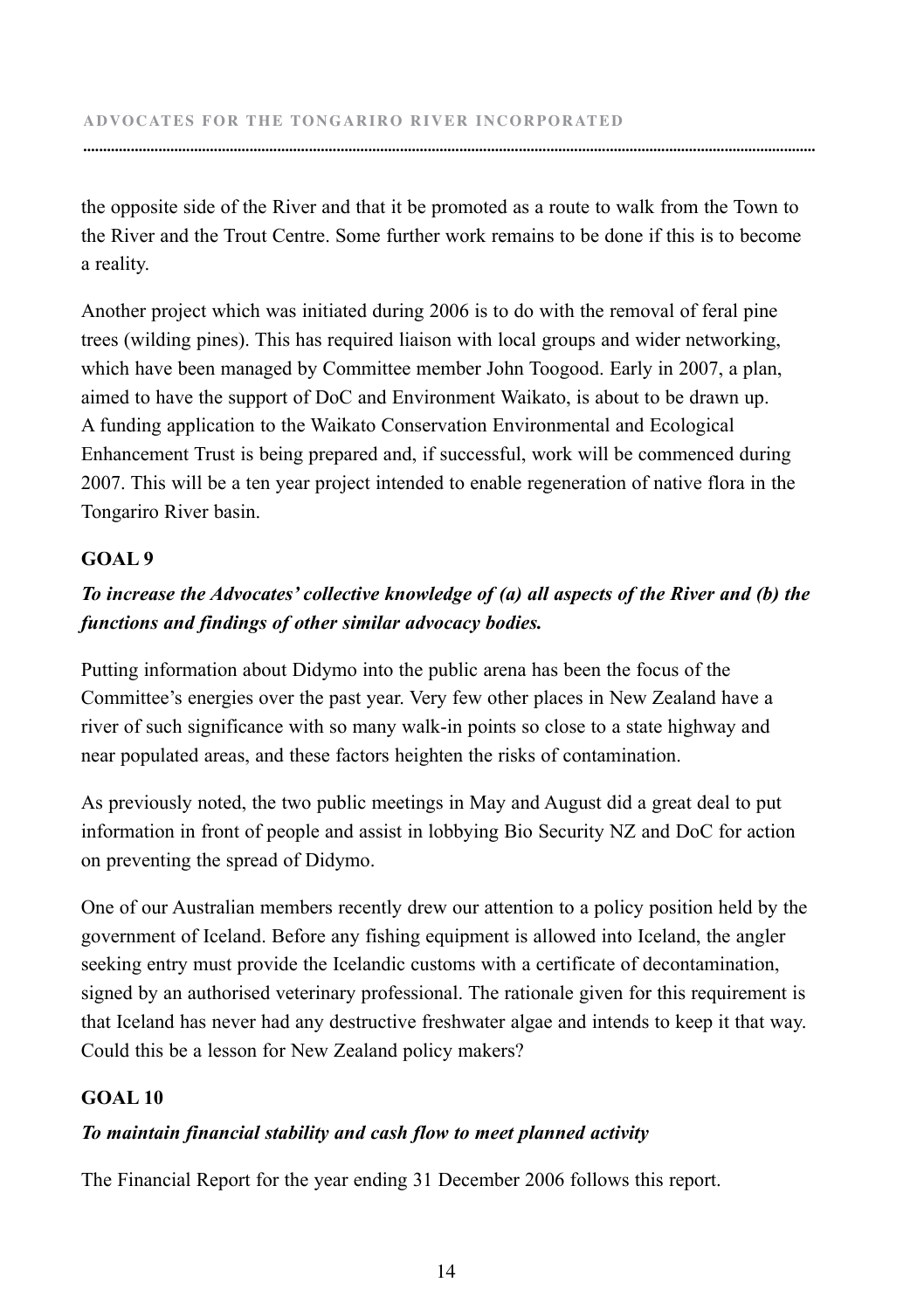**IN CONCLUSION,** I wish to thank all Advocates members for their continued support, and in particular I wish to thank the Committee and Bob Appleton who liases between the Advocates and the Taupo Fishing Advisory Group. Those Committee members who live locally – Ross Baker, Mark Cosgrove, Tuatea Smallman, John Wheeler and Eric Wilson – have been invaluable in making time for the day-to-day work of the Advocates. My special thanks go to John Wheeler who willingly and capably stood in for me for three months during the year.

Out-of-town Committee members have provided a wide range of insights by telephone and email. In particular I wish to acknowledge the support and expertise of my Vice-President Richard Kemp. His advice, and that of our adviser Graeme Nahkies, is always sound and readily available.

I wish to acknowledge the professionalism of the team at Origin Design and once more I wish to thank Bob McDonnell of Cognito for giving his ideas, time and his lay-out skills – and for giving us at-cost printing services. Bob scripted the radio scripts for Didymo awareness and arranged for the scripts to be professionally voiced and recorded. These valuable services were provided at no cost.

We were very sorry to lose Sylvia Smith, through pressure of her Wellington-based work, as a Committee member. Sylvia's graphic design expertise and communications knowledge helped the Advocates establish and maintain its image and role. We value Sylvia's continuing work for and advice to the Advocates, which she does in a voluntary way.

Bruce Coldicutt also resigned from the Committee during the year. His passion for the future of the River and its environs is well known.

Co-opted to the Committee during the year were Ross Baker, Stuart Crosbie and John Toogood.

I wish to thank Mike Forret who maintains our website and email database. We continue to benefit from Mark Cosgrove's scientific expertise and appreciate the thinking he has contributed to help shape a River Management Plan.

Jen Shieff provides writing and editing expertise. This has been a huge support and I wish to thank her for this and for continuing her role as the project manager of Planting for the Future.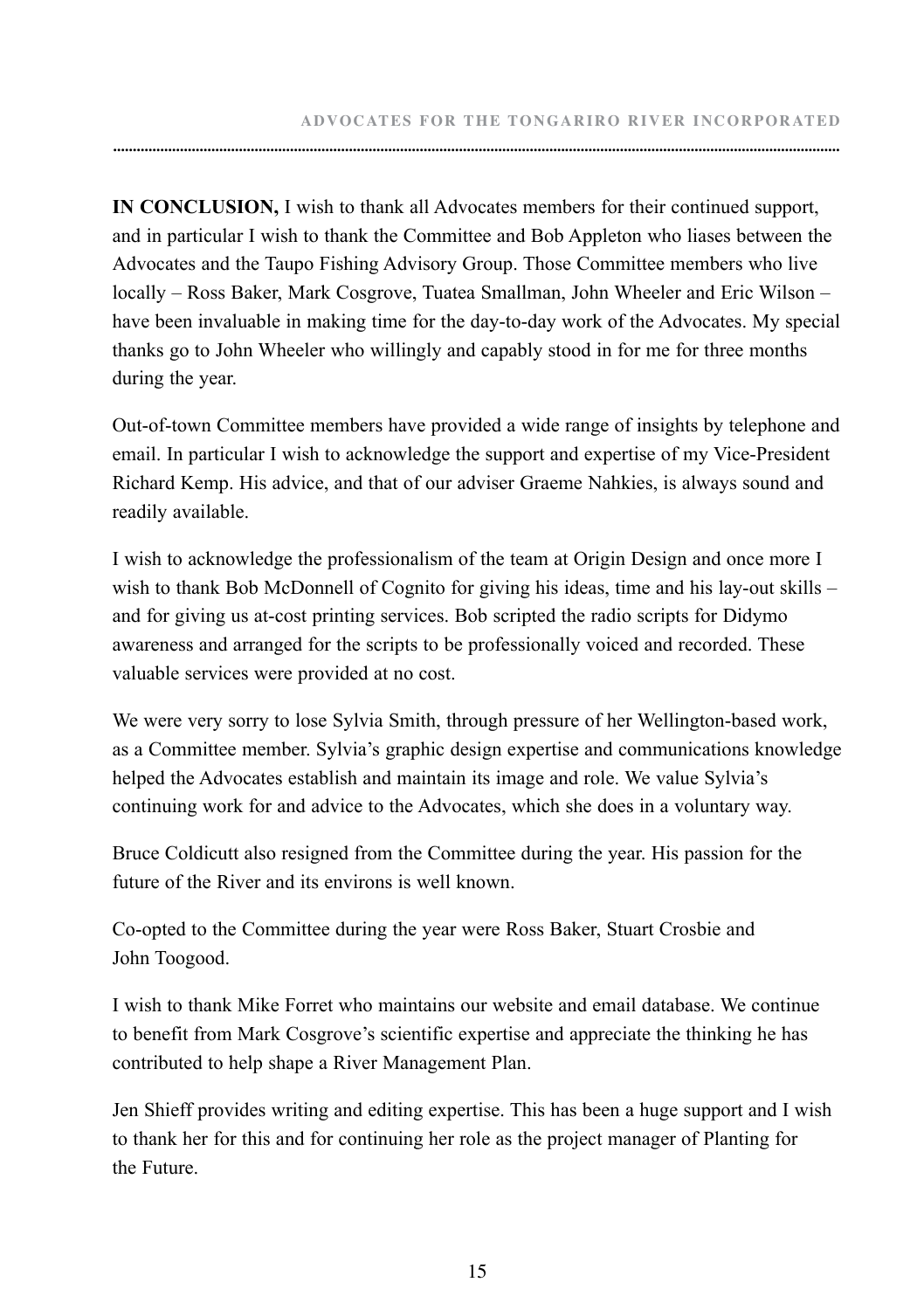My thanks go to Mark Alston of the Tongariro River Bridge Fishing Resort for generously continuing to provide this space as a venue for our meetings.

**.........................................................................................................................................................................................**

Finally, I wish to acknowledge the contribution of Eric Wilson our Secretary/Treasurer, who spends huge amounts of time updating our membership database and making funding applications as well as keeping the minutes and accounts. He has ably assisted Jen with the Planting for the Future Project and has built an important relationship with the Prison which has meant we have achieved even more than we had hoped with this Project.

I am pleased to move the adoption of this, the fifth Annual Report of the Advocates for the Tongariro River Incorporated.

**Heather Macdonald**

*President 8 April 2007*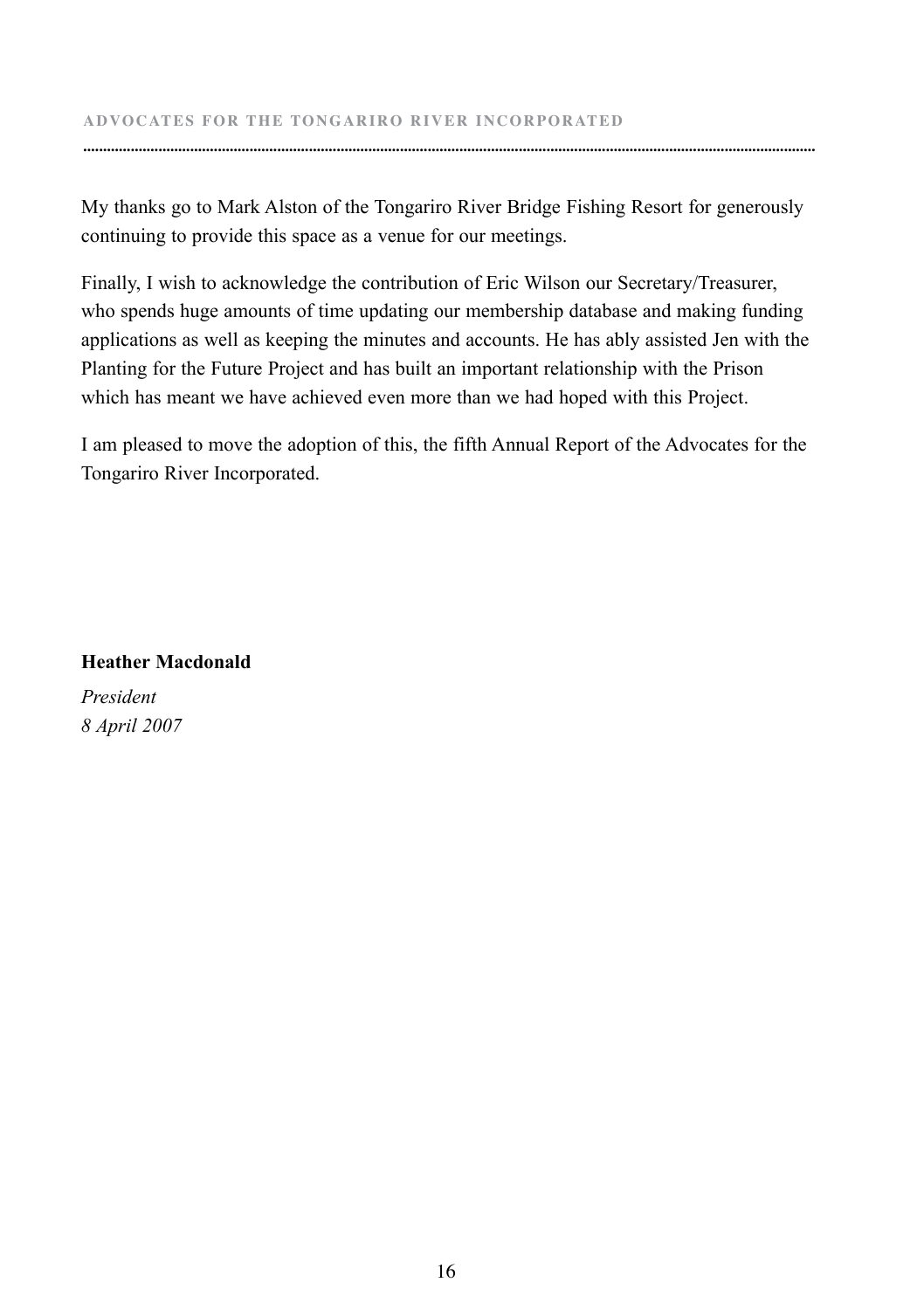#### **≈ Financial StaTements**

*for the twelve-month period ended 31 December 2006*

#### **Income & Expenditure**

|                                                                      | 2006   | 2005  |
|----------------------------------------------------------------------|--------|-------|
| <b>Income</b>                                                        |        |       |
| Subscriptions and donations                                          | 6,937  | 4,930 |
| Grant from Bio Security New Zealand                                  | 3,149  |       |
| Waikato Conservation Environment and<br>Ecological Enhancement Trust | 2,000  |       |
| Interest                                                             | 454    |       |
| Pharazyn Trust grant                                                 |        | 3,000 |
|                                                                      | 12,540 | 7,930 |
| <i>Expenditure</i>                                                   |        |       |
| Advertising and Promotion                                            | 325    | 162   |
| Post Box Rental                                                      | 125    | 125   |
| Website                                                              | 517    | 328   |
| Newsletters                                                          | 775    | 3,475 |
| AGM, Reports, Seminars                                               | 2,443  |       |
| Postage, Stationery, Banking                                         | 604    | 780   |
| Didymo Radio Advertising                                             | 3,421  |       |
| Didymo Seminar                                                       | 574    |       |
| <b>Planting Project</b>                                              | 1,996  |       |
| <b>Speaker Costs</b>                                                 |        | 123   |
| <b>Total Expenditure</b>                                             | 10,780 | 4,993 |
| <b>Excess of Income over Expenditure</b>                             | 1,760  | 2,937 |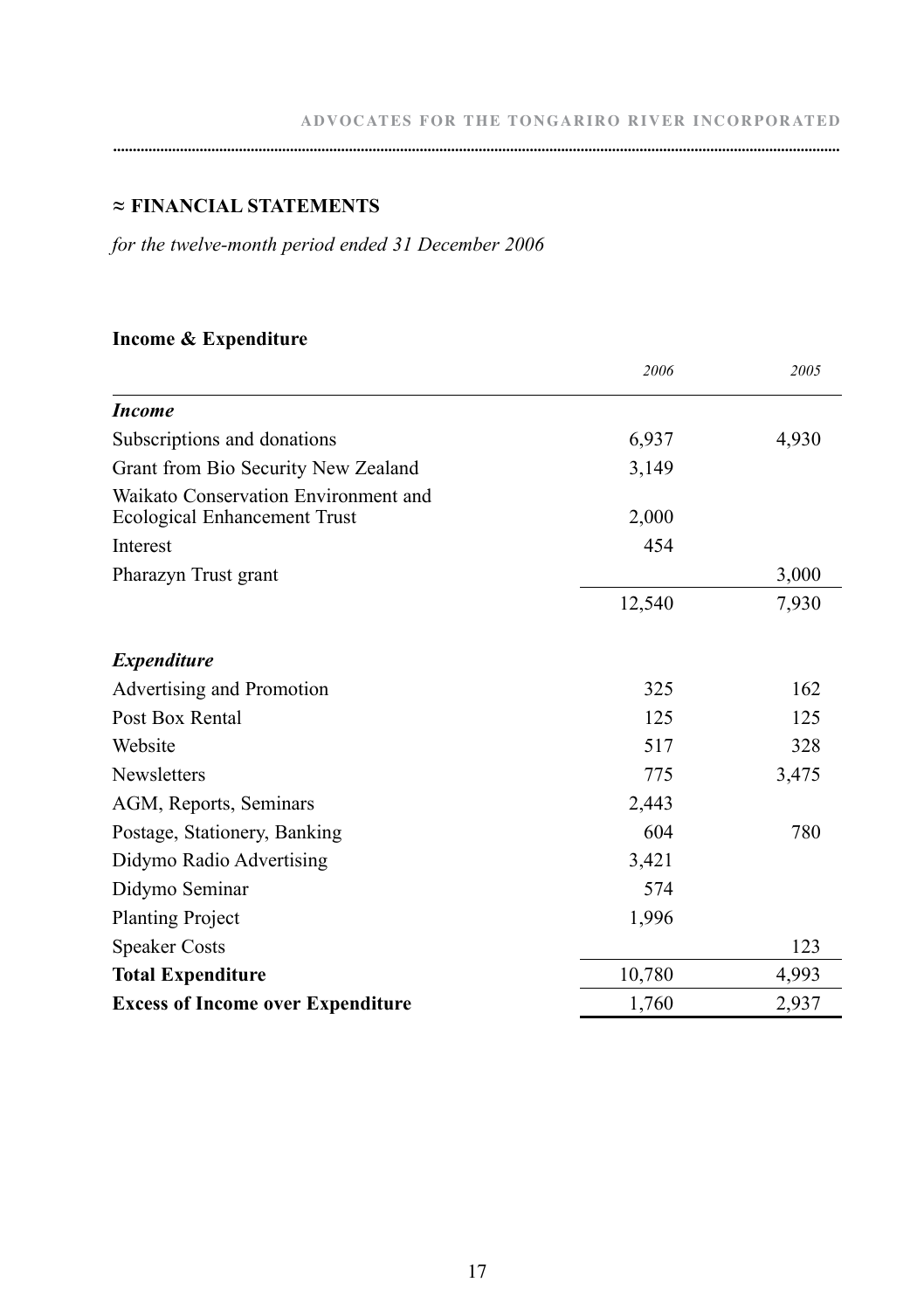#### **advocates for the tongariro river incorporated**

|                             | 2006         | 2005   |
|-----------------------------|--------------|--------|
| <b>Current Assets</b>       |              |        |
| Bank                        | 4,064        | 6,223  |
| Deposit                     | 9,107        | 8,000  |
| Debtor                      | 2,000        |        |
| <b>Total Assets</b>         | 15,171       | 14,223 |
| <b>Current Liabilities</b>  |              |        |
| Creditors                   | $\mathbf{0}$ | 812    |
| <b>Net Assets</b>           | 15,171       | 13,411 |
| <b>Accumulated Funds</b>    |              |        |
| Balance at 31 December 2005 | 13,411       | 11,286 |
| Net Surplus for year        | 1,760        | 2,125  |
| <b>Total Surplus</b>        | 15,171       | 13,411 |

**.........................................................................................................................................................................................**

#### **Statement of Financial Position**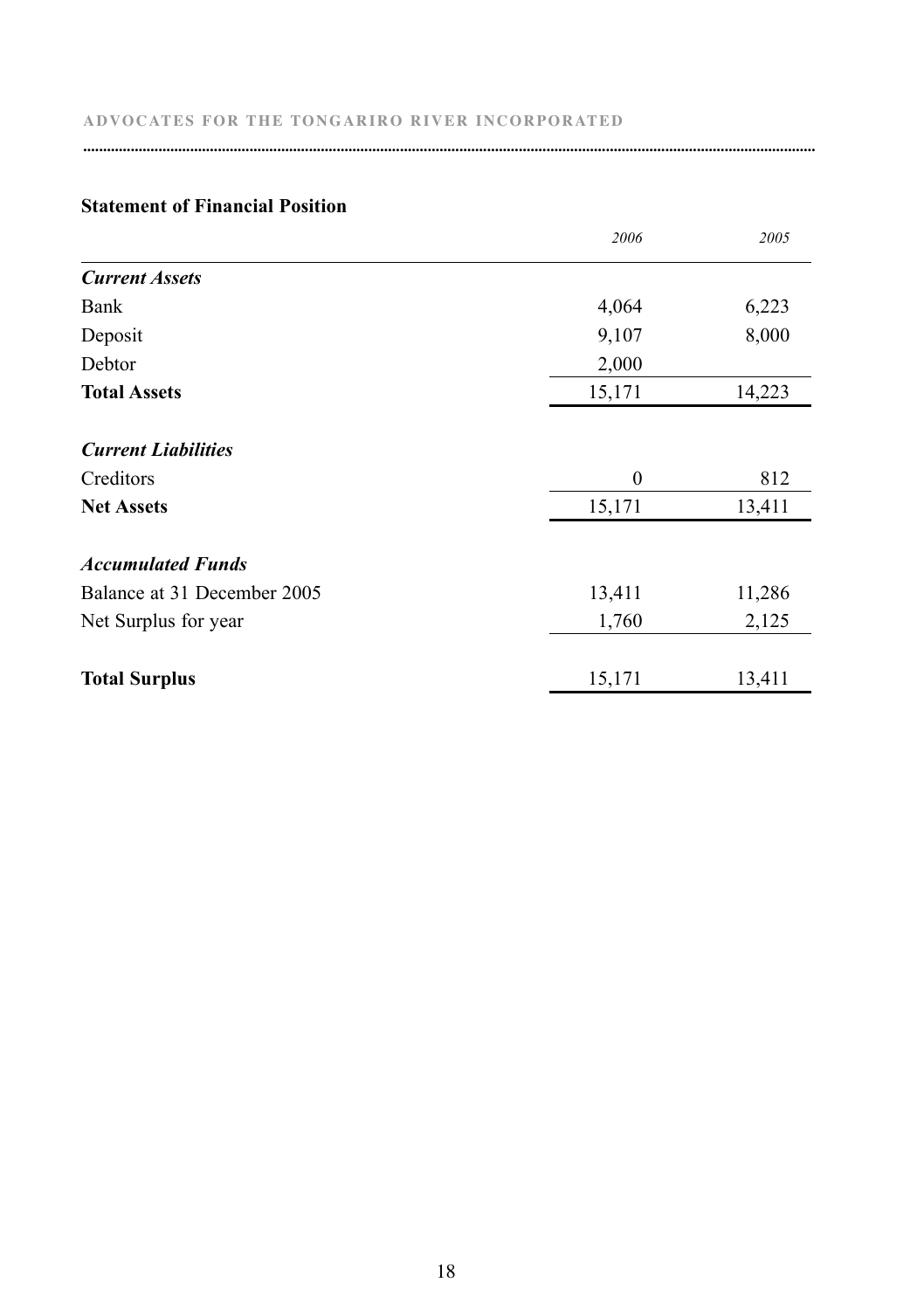#### **≈ APPENDICES**

#### **1 Keeping Didymo Out: Log of Advocates' action to date**

#### *October 2005*

- • Advocates Committee express concern about Didymo in a letter to the Department of Conservation (DoC) and the Taupo Fishing Advisory Committee, urging managerial action
- • Committee members attended a Bio Security NZ Didymo Awareness meeting for stakeholders at Genesis, Tokaanu.

#### *November 2005*

- Advocates' newsletter No.6 has President's piece on Didymo and a feature on Didymo by Mark Cosgrove
- In the absence of any action from DOC, Bio Security NZ or the Taupo Fishing Advisory Council to get information into the public arena, the Advocates produced 4,000 posters and leaflets with the distinctive graphic ALERT, informing people about Didymo characteristics and prevention. The Advocates distributed these to sports and fishing shops, lodges and motels and put up posters at key river access points

#### *December 2005*

Bio Security NZ pamphlets promoting check-clean-dry became available through sports shops

#### *April 2006*

- Committee members attended a Didymo Awareness meeting in Taupo, convened by DoC Fisheries and Fish and Game, a group that was to become, along with Genesis, Kayak NZ, and a representative of the Tuwharetoa Trust Board, the Central North Island Didymo Action Group
- Committee concern that no real leadership or containment measures were being taken by Bio Security NZ prompted Advocates to call a public meeting, targeting business people and the wider community, to lobby for action to contain Didymo and stop it spreading to the North Island.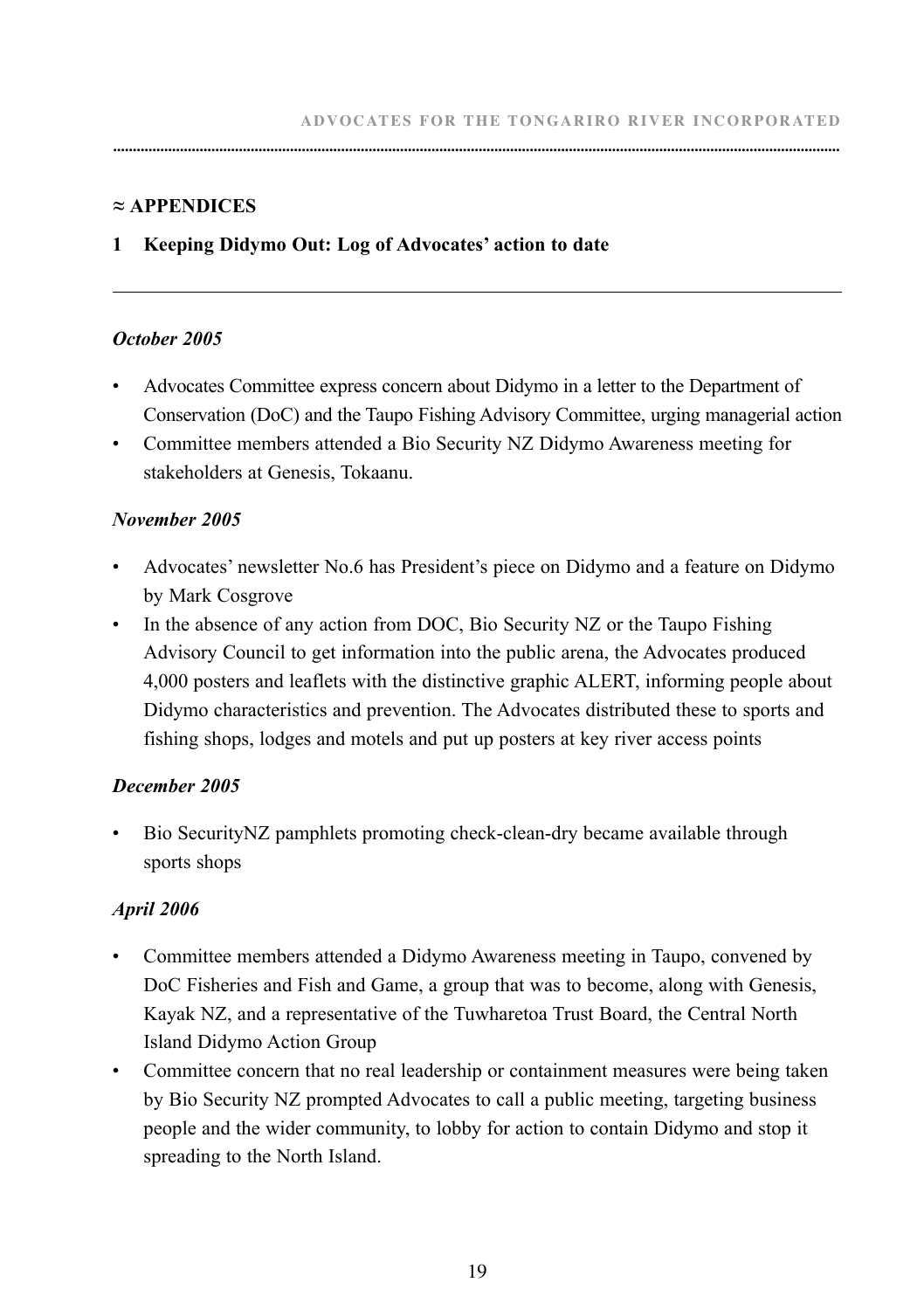#### *May 2006*

Advocates convene a public meeting at Tongariro Lodge, Turangi, attended by over 100 people. Sponsorship was obtained from Genesis Energy and Tongariro Lodge. DoC and Fish and Game representatives, now officially the Central North Island Didymo Action Group, were the main presenters. Several MPs were invited but none attended. Clayton Stent, Mayor of Taupo spoke and also Scott Lee, from Destination Lake Taupo. Bio Security NZ sent two representatives from Wellington.

**.........................................................................................................................................................................................**

There was a very strong call from the meeting to have signage at entry points to Turangi and at ferries and airports, for decontamination stations, and for Bio Security NZ to take strong leadership and provide effective action. It emerged at this meeting that Environment Waikato, along with all regional councils, had a person in charge of bio security.

- • Advocates secretary wrote to the Minster for Bio Security, the Hon Jim Anderton, with the issues raised at the public meeting
- The Central North Island Didymo Action Group met with members of the Advocates committee to outline the action plan they had devised to address issues raised at public meeting. Their timeframe indicates that practical strategies such as spray bottles, cleaning stations and signs will be in place within the next 3 months. The Chair of the Group, Nic Etheridge from DoC, reported that the Tuwharetoa Trust Board will use its political influence to address the issue of South Island border controls
- Advocates press release "Keep the Central North Island Didymo Free" printed in all major newspapers and in many provincial newspapers. Radio picked it up too.
- Advocates decide to use local radio as a vehicle for getting Didymo awareness information to the public.
- Bob McDonnell of Cognito Advertising writes three scripts for radio and Judy Thomas of Tuwharetoa Radio writes the fourth. (See Appendix 2).
- Advocates approach Bio Security NZ with a request to fund a six month radio campaign on Didymo awareness, using Didymo awareness scripts.
- Bio Security NZ agree to fund the campaign to the value of \$3,000.
- Radio advertisement scripts professionally voiced, for the cost of smoked trout, through a contact of Bob McDonnell's, and sent to Tuwharetoa Radio (Triple T) and Radio Network, Taupo. Advertisements are played on 4 stations, 3–4 times a day for six months.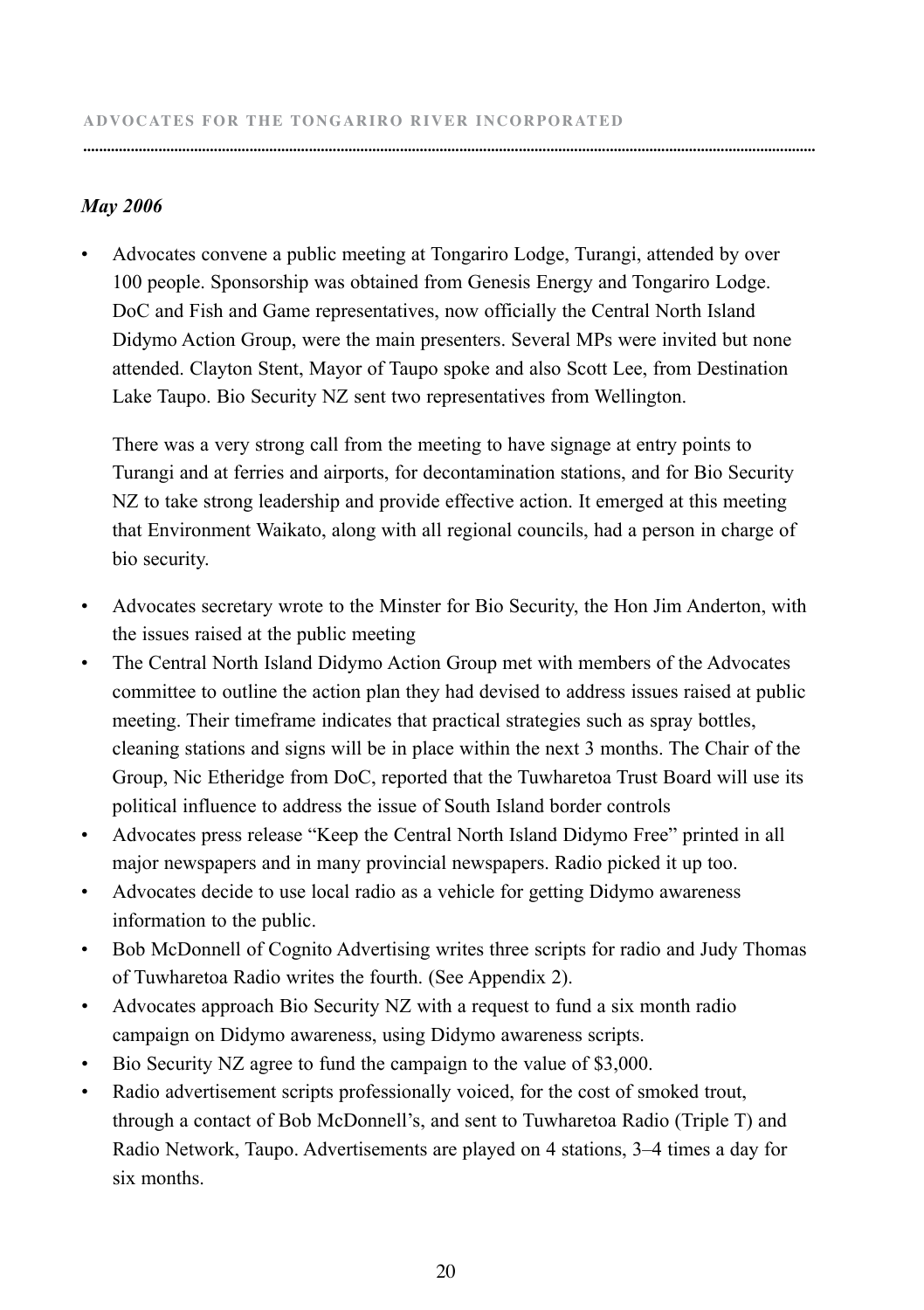• The first Didymo awareness sign in the North Island goes up. A Turangi motel owner, Ross Baker now a Committee member, erects a sign on his property, facing State Highway 1 saying DIDYMO FREE AREA. An updated version of this sign is still the only anti-Didymo sign in the North Island, with the exception of one at the Wellington terminal of the Picton ferry. (See front cover of this Report.)

#### *June and July 2006*

- Advocates members based in Wellington meet with Opposition MP Shane Ardern and with a parliamentary secretary to lobby for political action to contain Didymo. The response was that action has to happen at local level.
- • Advocates' president is interviewed on Didymo awareness on Radio Tuwharetoa (Triple T) and Radio Network, Taupo.

#### *August 2006*

- • A Didymo awareness photograph and brief message are printed on the 2006 Taupo fishing license
- • Advocates convene a second Didymo Awareness meeting for the public. The Tongariro River Bridge Fishing Lodge provides the venue and Bio Security NZ provides travel costs for the guest speaker, Dr Barry Biggs, a lead Didymo researcher from NIWA, who was the keynote speaker at the world's first Didymo conference in Montana USA.

#### *September and October 2006*

- DoC and the Central North Island Didymo Action Group launch their "Say No to Didymo" Campaign. Hundreds of spray bottles and cleaning stations are distributed to accommodation providers, guides and fishing shops.
- Genesis erects, on behalf of Bio Security NZ, Didymo awareness signs at key access points on the Tongariro River.

#### *December 2006*

• Advocates' president attends Didymo meeting, convened by Meridian energy, in Christchurch. (See Report: Appendix 3.) Dr Biggs presents his research findings to date, including new information about felt soled wading boots holding live Didymo cells long after drying and despite the recommended check-clean-dry process.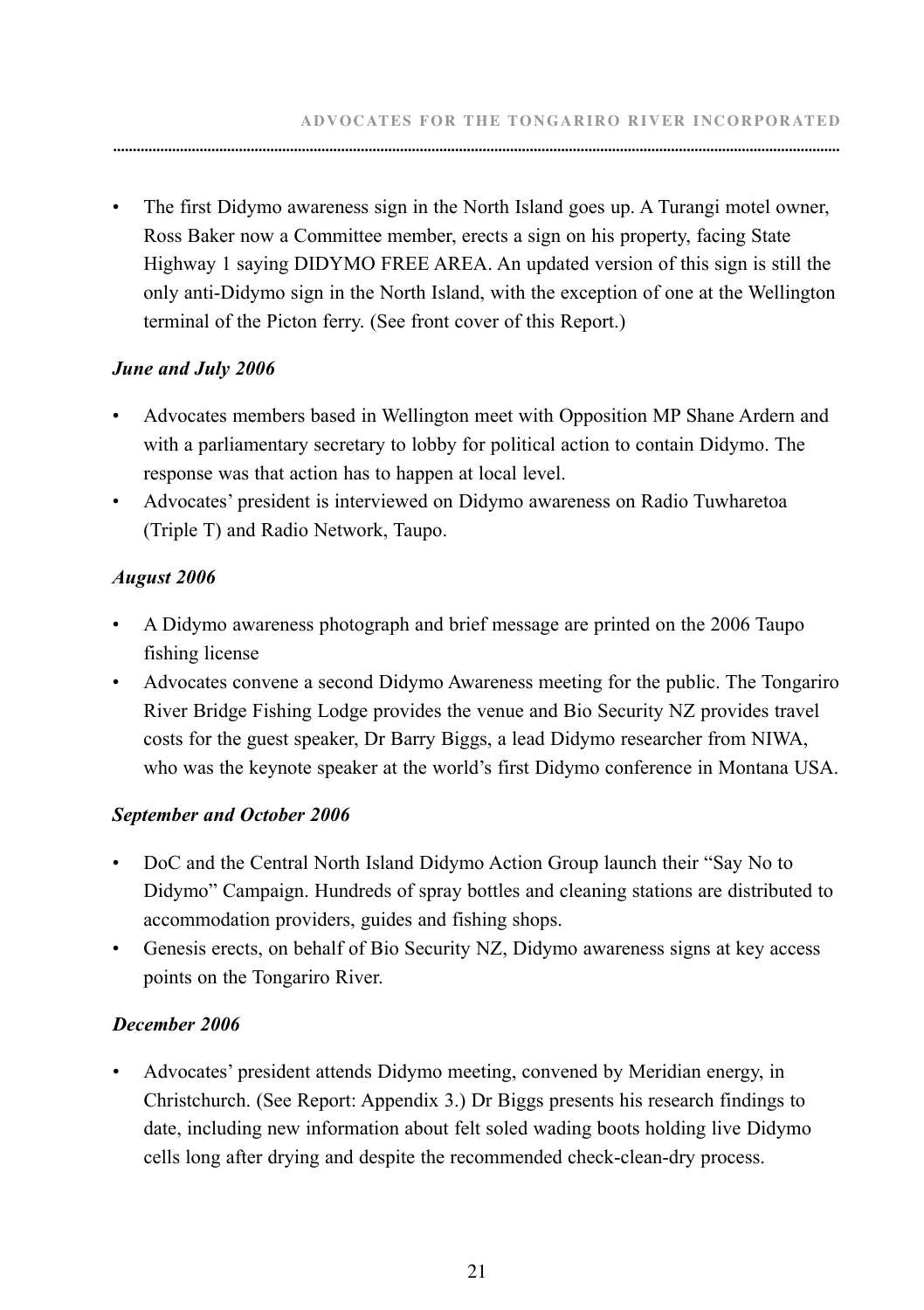#### **2 Radio scripts for Didymo awareness campaign**

These were broadcast by Radio Tuwharetoa (TripleT) and by Radio Network, Taupo over six months June–December 2006. The first three scripts came from Bob McDonnell:

**.........................................................................................................................................................................................**

#### *1. Awareness*

(30 seconds)

Right now the rivers and lakes in our region are free of the invasive algae – Didymo, but for how much longer?

If Didymo takes hold, it could seriously damage our waterways, recreational activity and tourism.

Whether Didymo reaches North Island waterways – or not – is up to us.

All it takes is a drop of water from one waterway, to spread it to another – so always thoroughly check, clean dry your equipment or boat.

By doing so, you could help keep our beautiful waterways Didymo free.

For more info, visit biosecurity.govt.nz

#### *2 Dangers*

(30 seconds)

If the invasive algae Didymo takes hold in our rivers and lakes we'll all be a lot worse off.

Our rivers will become clogged, our precious ecosystems and fisheries will suffer. And we'll no longer enjoy the pure water and the fishing we have always taken for granted.

Businesses will suffer too.

Whether Didymo reaches North Island waterways – or not – is up to us.

If you're fishing, kayaking, boating or tramping between different rivers and lakes, always check, clean, dry your equipment or boat.

For more info, visit biosecurity.govt.nz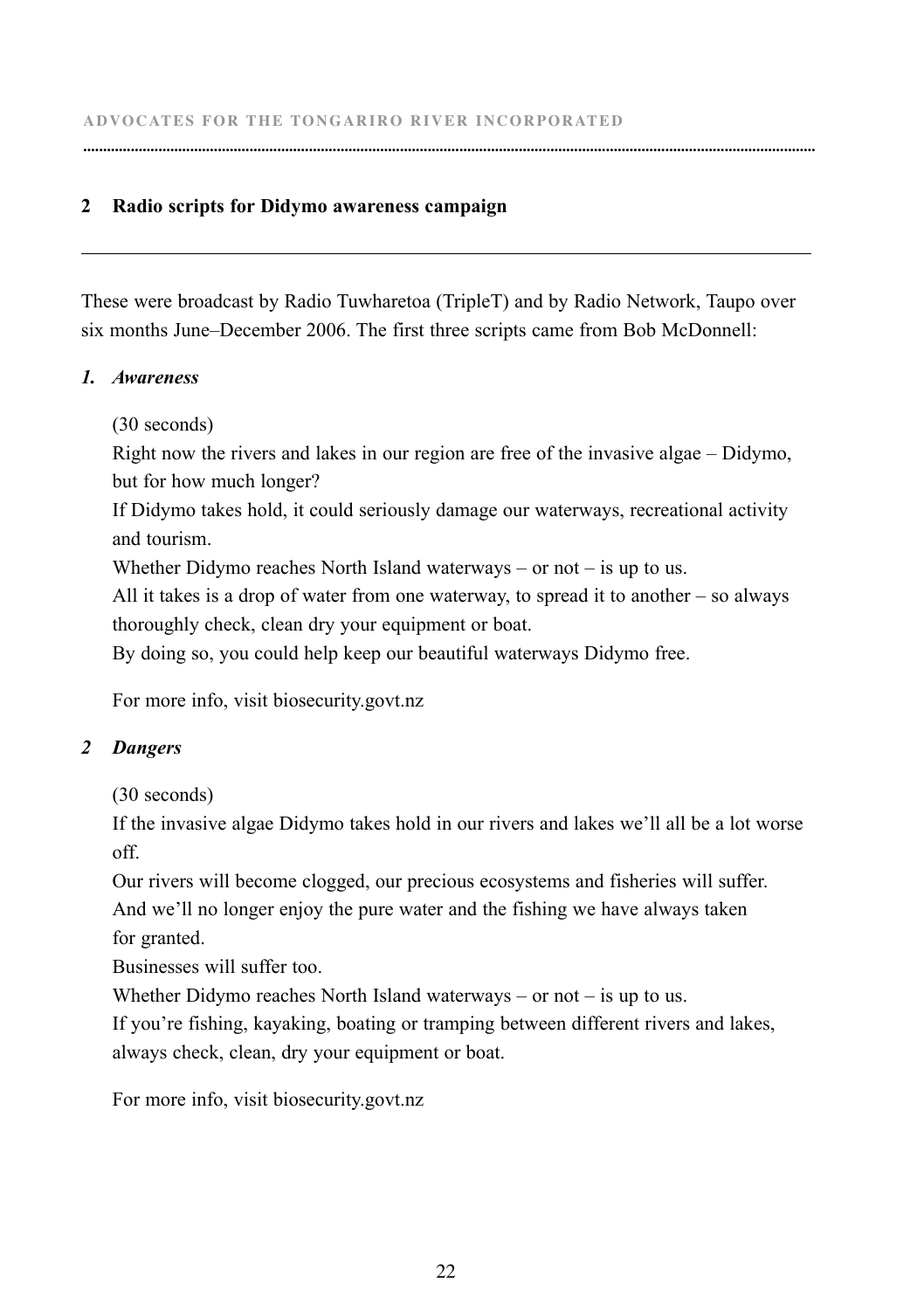#### *3. Cleaning*

(30 seconds)

You can prevent Didymo from getting into our rivers. It's simple to check, clean, dry. When you come out of a river, remove any sort of weed from any fishing, tramping or boating gear.

Then clean anything that's wet from the river by spraying it for at least one minute with a 5% solution of dishwashing detergent in cold water.

That's 3 tablespoons to a litre of water, or two cup of dishwashing liquid to 10 litres of water.

Carry a spray bottle in the car… and please, use it… to keep our rivers Didymo free.

For more info, visit biosecurity.govt.nz

#### *4. The fourth script was written by Judy Thomas, Marketing Manager at Radio Tuwharetoa (Triple T)*

(30 seconds)

Oii, you Didymo… yeahh – YOU Rock Snot!

Keep the \*beeep\* away from our waters;

We don't want your ugly brown tikô in our Lakes and Rivers – do you hear me!?" (deep slimey sounding Didymo voice): Awww yeahh chill, I hear ya!

Narrative:

Every Man, Woman, Child and his dog, Needs to know that the Didymo alga bloom Poses a huge threat to our life-giving waterways So, keep it out… don't be a carrier Check, clean, dry everything every time – even the dog.

(chorus of children): "Didymo Didymo… No No NO!!"

For more info, visit biosecurity.govt.nz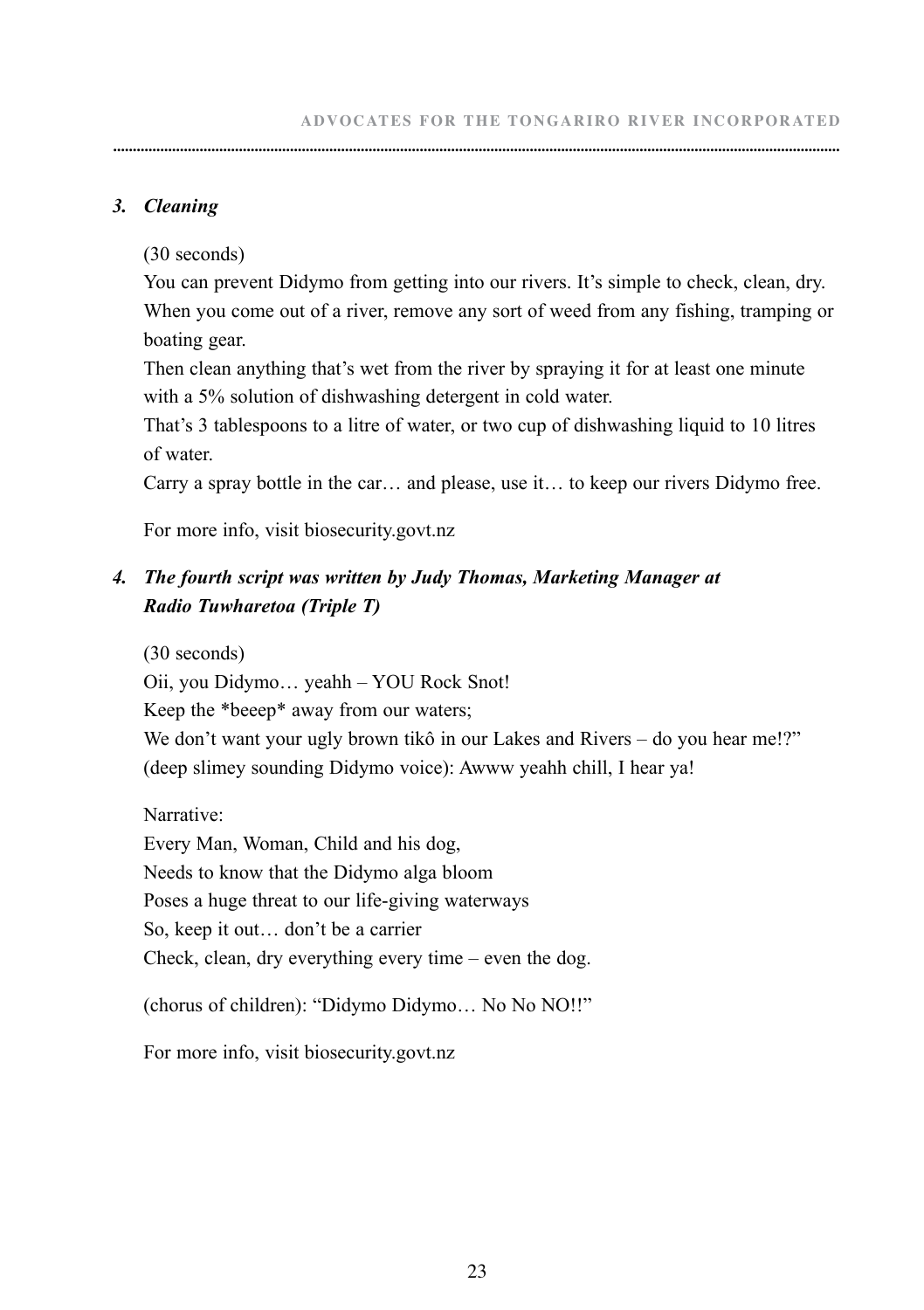#### **3 Report on Didymo Meeting, Christchurch, 5th December 2006**

#### *Heather Macdonald*

The meeting was organised by Mike Hamilton of Meridian Energy and was attended by approximately 100 people. Attendees included people from

**.........................................................................................................................................................................................**

| Bio Security NZ staff        |
|------------------------------|
| Scientists                   |
| Washtech Solutions -         |
| Noel O'Dwyer, Cambridge      |
| District Council Staff       |
| Regional Council staff, from |
| - Environment Canterbury     |
| - Environment Bay of Plenty  |
| - Environment Whakatane      |
| - Environment Southland      |
| Kayakers Clubs               |
| Horizons District Council    |
|                              |

#### *Summary*

The day provided a very good opportunity to exchange and update information, to network and to be confirmed in thinking that Bio Security NZ is essentially leaving it to the regions to act. It provided an opportunity for the Advocates to be on an equal information footing with the other stakeholders in our region. Attending from our region were: Glenn McLean, Tyrone (Bub) Smith from DoC Fisheries Jarrod Bowler from Genesis, Steve Smith from Fish and Game Rotorua.

Key information to come from the day was

- Latest research information from Barry Biggs confirming felt soles as the main vector (the word "vector" is being loosely used to cover movement, direction and force) for Didymo.
- A lot of talk about banning felt soles which are a vector for all sorts of unwanted aquatic nasties around the world.
- Bio Security NZ and NIWA have an incursion response strategy for the North Island. No details given.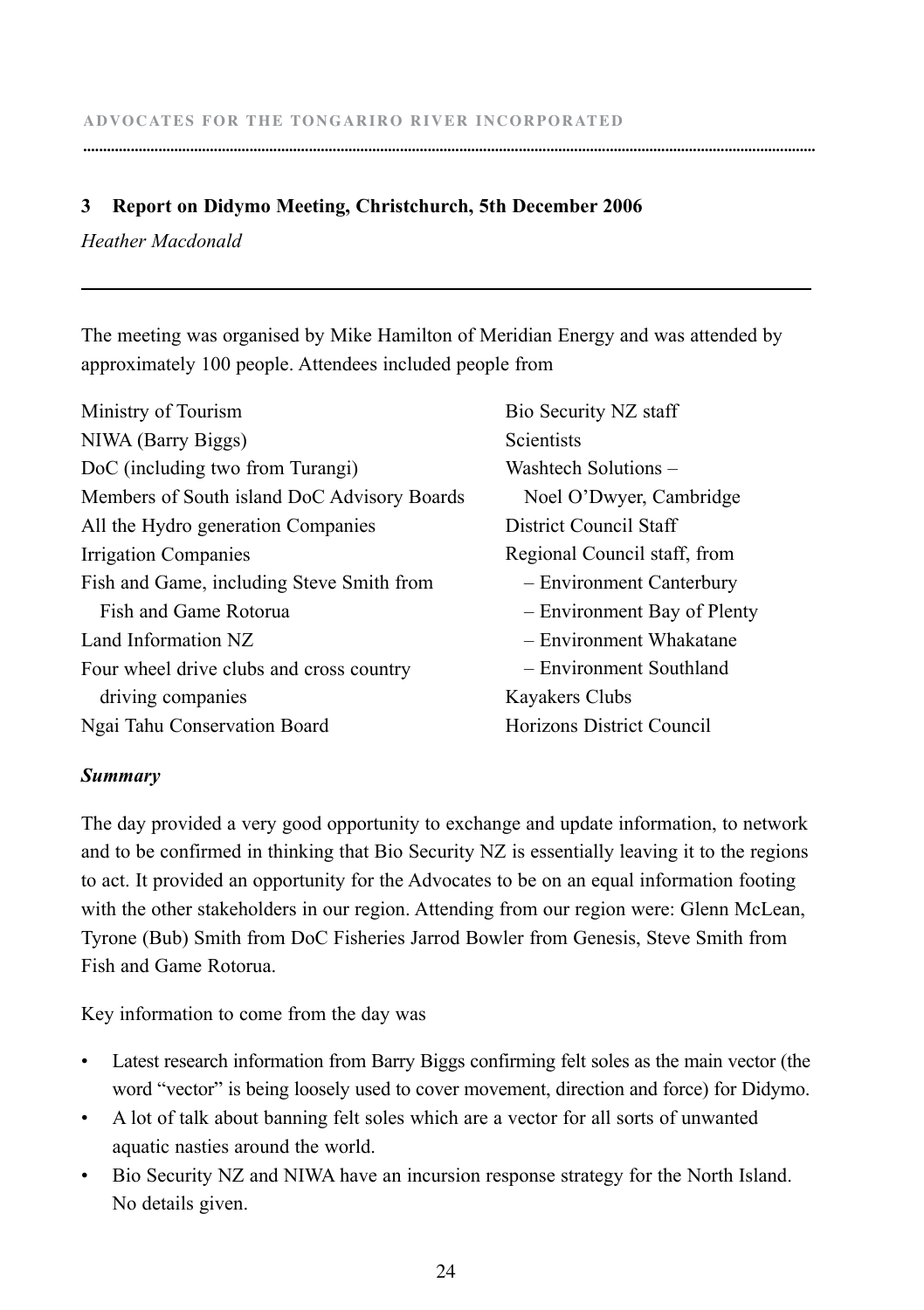- • A rapid response strategy has been developed for the Tongariro. DoC Fisheries staff haven't been involved in this. No details given.
- Finding Didymo early is crucial to limiting its spread.
- Dr Barry Biggs said that in order to find it early in the Tongariro water would require testing immediately below every fishing spot every two weeks.
- Glenn McLean assured me that DoC fisheries could manage this testing regime, once trained and equipped.
- The copper solution being trialled as a gemex or control continues to look promising and an application to trial it on a river in Southland has been made to ERMA who will fast track the application.

#### *Report*

The purpose of the meeting was to

- review the impact of Didymo
- share knowledge and experience
- discuss the development and management of solutions.

The first speaker was Peter Thompson, Bio Security NZ. Manager, Clearance Work. He talked about the Bio Security Management Strategy for Didymo.

First he talked about context, and points made were that

- • Didymo cannot be eradicated
- • it was first found in NZ in Oct 2004
- • it was declared an unwanted organism in Nov 2004
- there is a bio security controlled area around the South Island in that the Bio Security Act makes it illegal to knowingly spread Didymo
- we are in an investigation phase, still determining the threats.

He also talked about response and said that

- Bio Security NZ's response in the past has been to try to eradicate a new incursion and if it can't, to step back and hand over to pest control authority. This is the stage they are at with Didymo now.
- Central Government actively wants to play a role, and has developed new bio security regulations.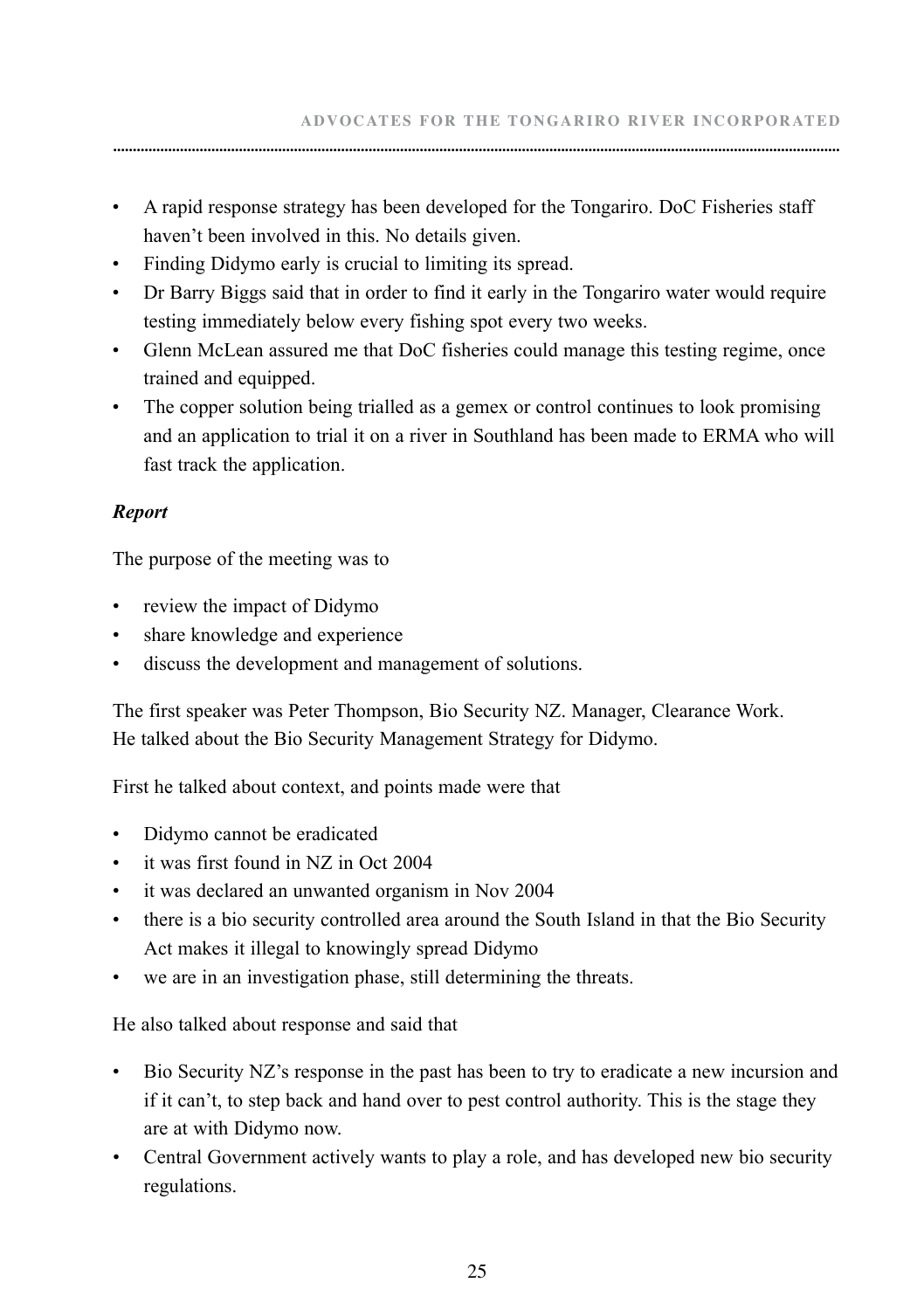#### He said that the response objectives are to

- • reduce the spread
- understand the impact
- develop controls.

In terms of slowing the spread he spoke of

- the awareness campaign: Check, Clean, Dry
- the need for personal ownership and responsibility
- regulatory controls, ie:
	- unwanted organism status
	- controlled areas
	- permit regime which allows activities to take place on an infected river, if it is deemed the activities have to take place.

**.........................................................................................................................................................................................**

Next he talked about surveillance and said that surveys and detection techniques have been developed, with operations including river patrols, surveillance at ports, events advice.

In terms of public awareness, he said that in Nov 2005 the Check, Clean, Dry campaign was launched. The campaign was consistent with DoC's messages re aquatic pest awareness. The focus is now moving to a more targeted research based campaign aimed at high risk groups.

The impacts he mentioned were:

#### *Economic*

Estimated at the start of the campaign to be between \$58 -\$258 million over 8 years from 2005 to 2012, including commercial, recreation and tourism costs, in the absence of controls.

*Note: there was a great deal of criticism of this projection as being too light and Bio Security NZ agreed to review and revise.*

#### *Ecological*

ecosystem diversity, dissolved oxygen and habitat effects.

#### *Aesthetic*

The visual pollutant effects, nuisance impact.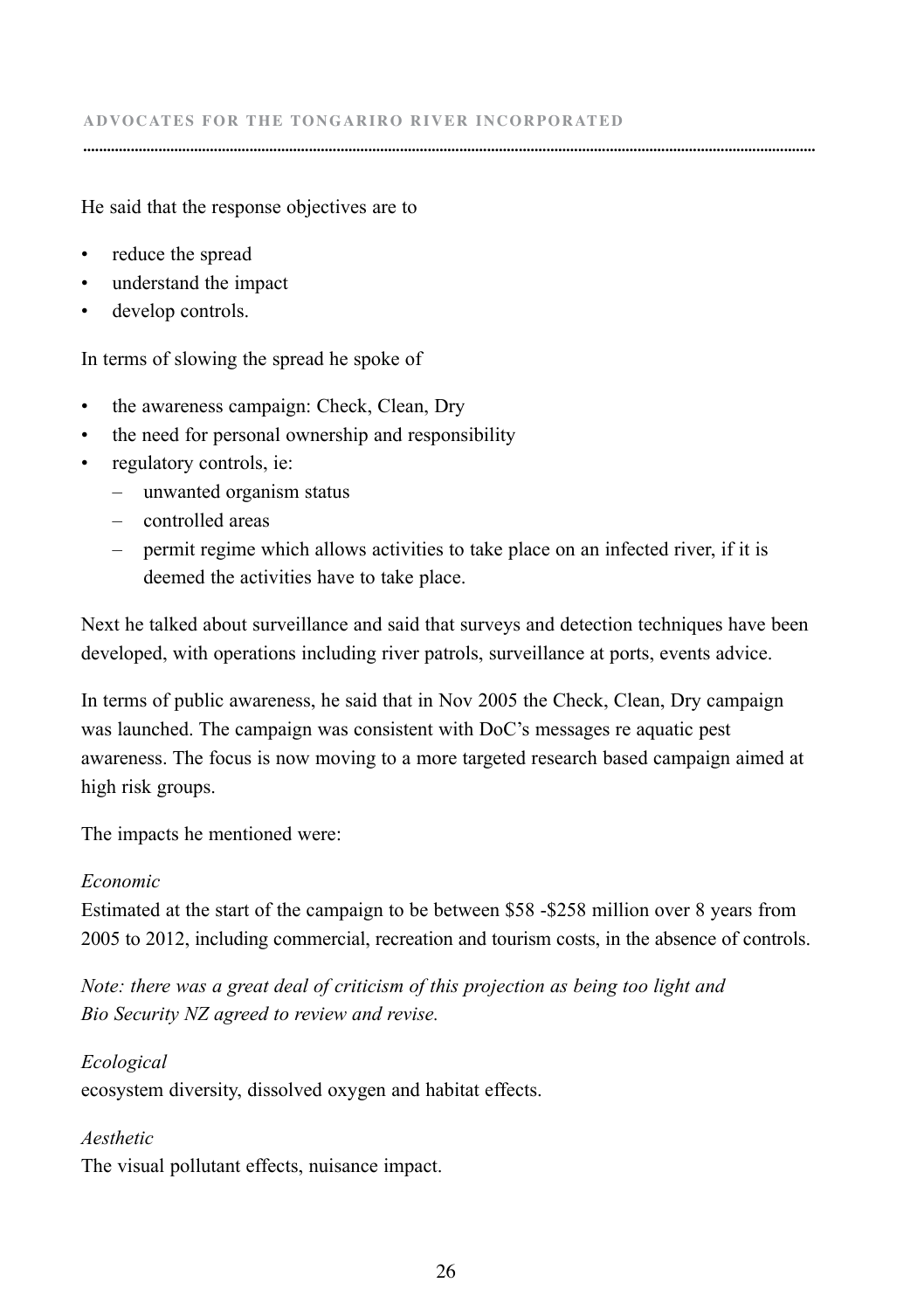#### *Human*

The look of the stuff, the odor, but it was noted that there are no significant health risks.

Next he talked about research and modeling, which are necessary if we are to understand Didymo's distribution, its impact and control measures.

Risk mitigating conditions can be imposed and guidelines are available from Bio Security NZ.

#### *Bio Security NZ's view of long term management:*

Peter Thompson stressed the need for establishing partnerships, that central government cannot do everything. Bio Security NZ have put a draft long term Didymo management plan together, and this will be handed over to the Pest Management Authority. Bio Security will then step back, as the status of Didymo is now that of a pest that can't be eradicated, no longer a new incursion. Christina Vieglais, a scientist and senior adviser with Bio Security NZ has been coordinating this work on the long term plan. (*I have asked for a copy of this management plan.*) The draft has had limited exposure and will be discussed, by those who have been asked to comment, on 13. Dec. (*Note Our DoC fisheries staff hadn't seen it.*)

Peter Thompson said that Bio Security NZ's role is mainly to provide national coordination of regional initiatives, utilizing existing initiatives where possible, e.g. research by Meridian in conjunction with Bio Security NZ. Fish and Game surveys are providing what he called collateral.

Bio Security NZ is working with 10 regional councils this summer, providing the collateral, to ensure river users are aware of Didymo.

Bio Security NZ is developing North Island contingency plans for two scenarios:

- a) if an effective control has been found, and
- b) if no effective control has been found.

Christina Vieglais reported that a rapid response strategy has already been developed by NIWA and Bio Security NZ for the Tongariro River. (*Glenn McLean, representing Turangi DoC Fisheries staff had no knowledge of this.*)

In the question time that followed Peter Thompson's talk the following matters were raised.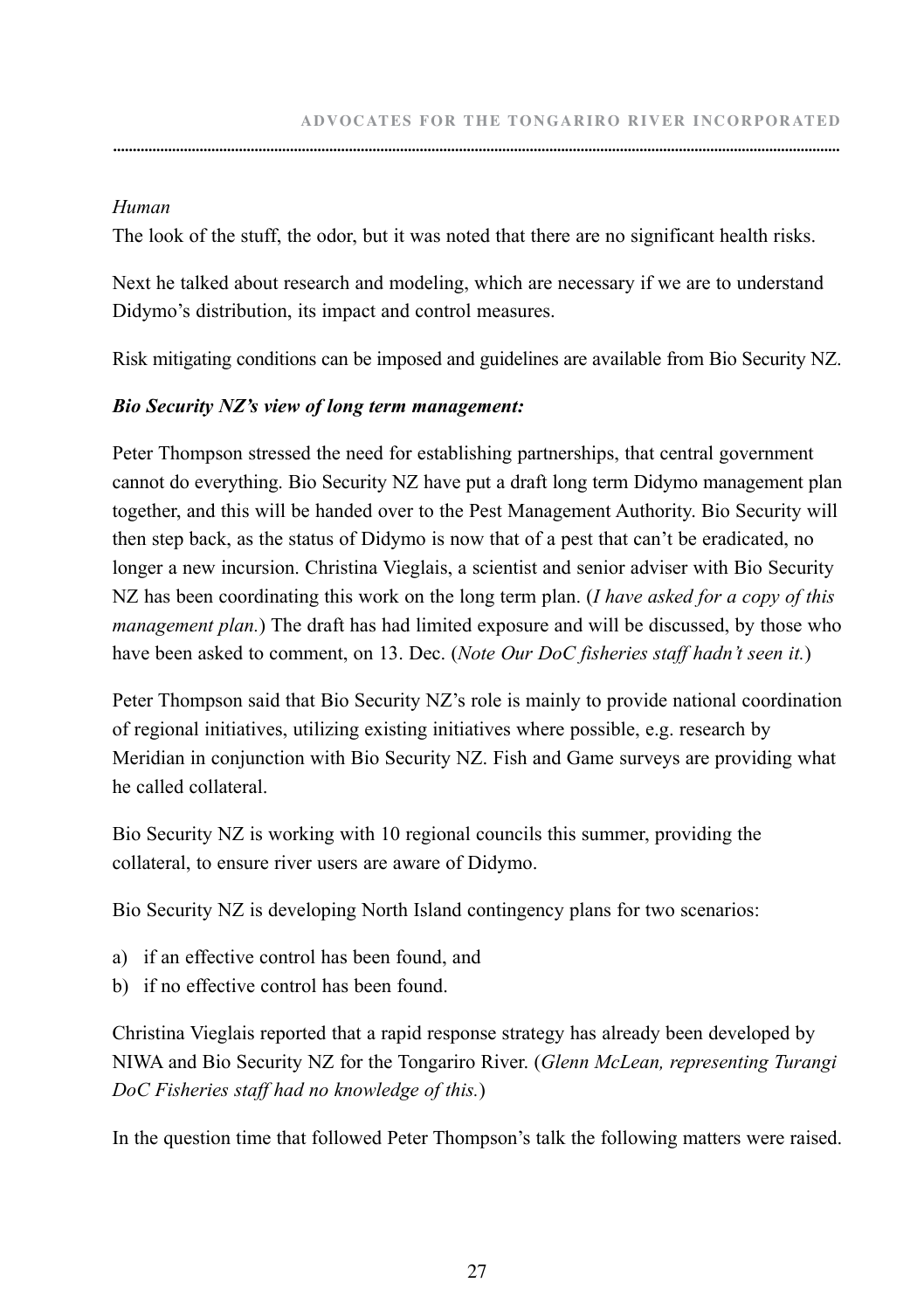1 **The issuing of permits**. Under Section 52 of the BS Act permits can be given to allow activities to take place on a Didymo-contaminated river. Kayakers had a permit issued to use the Buller River, an action which Fish and Game Westland were opposed to. Answers to questions showed that

**.........................................................................................................................................................................................**

- The granting of a permit is challengeable only through judicial review
- • Permits are issued by Bio Security NZ's Chief Technical officer. Peter Thompson is the Chief Technical Officer (CTI)
- the CTI is not required to consult with key stakeholders when deciding whether to issue a permit, but does try to do so.
- 2 **Prosecuting under the Act** Ignorance is an adequate defence. A person can be prosecuted under the act for "knowingly spreading Didymo between rivers".
	- There has been no case law yet to define "knowingly".
	- There have been no prosecutions to dated, because ignorance has been successfully argued as a defence.
	- If 4-wheel drive vehicles go through a Didymo river and then through a clean river, drivers cannot be prosecuted if they plead ignorance of the presence of Didymo in the first river.

The next speaker was Rob Phillips, from the Canterbury Regional Council. Rob is Convener of the Christchurch RC's Pest Management sub committee.

Rob Phillips said he has touched base with a number of Regional Councils. He said the responsibilities of the Regional Council are as follows

- Under the RMA: to manage water quality and issue resource consents
- Under the Biosecurity Act: to have a pest management strategy, and to assist in incursion responses nationally.

With regard to incursion responses to gorse, broom rabbits etc, Rob Phillips said, "There is increasing agreement that regions have significant interest in incursion responses being successful. The earlier the pest is managed, the more cost effective and the greater the chance of successful control."

#### *Canterbury Regional Council's role in Didymo action to date*

Rob Phillips reported that Canterbury was initially reluctant to get involved and saw Didymo as a Biosecurity accountability issue. But it hadn't become one. And so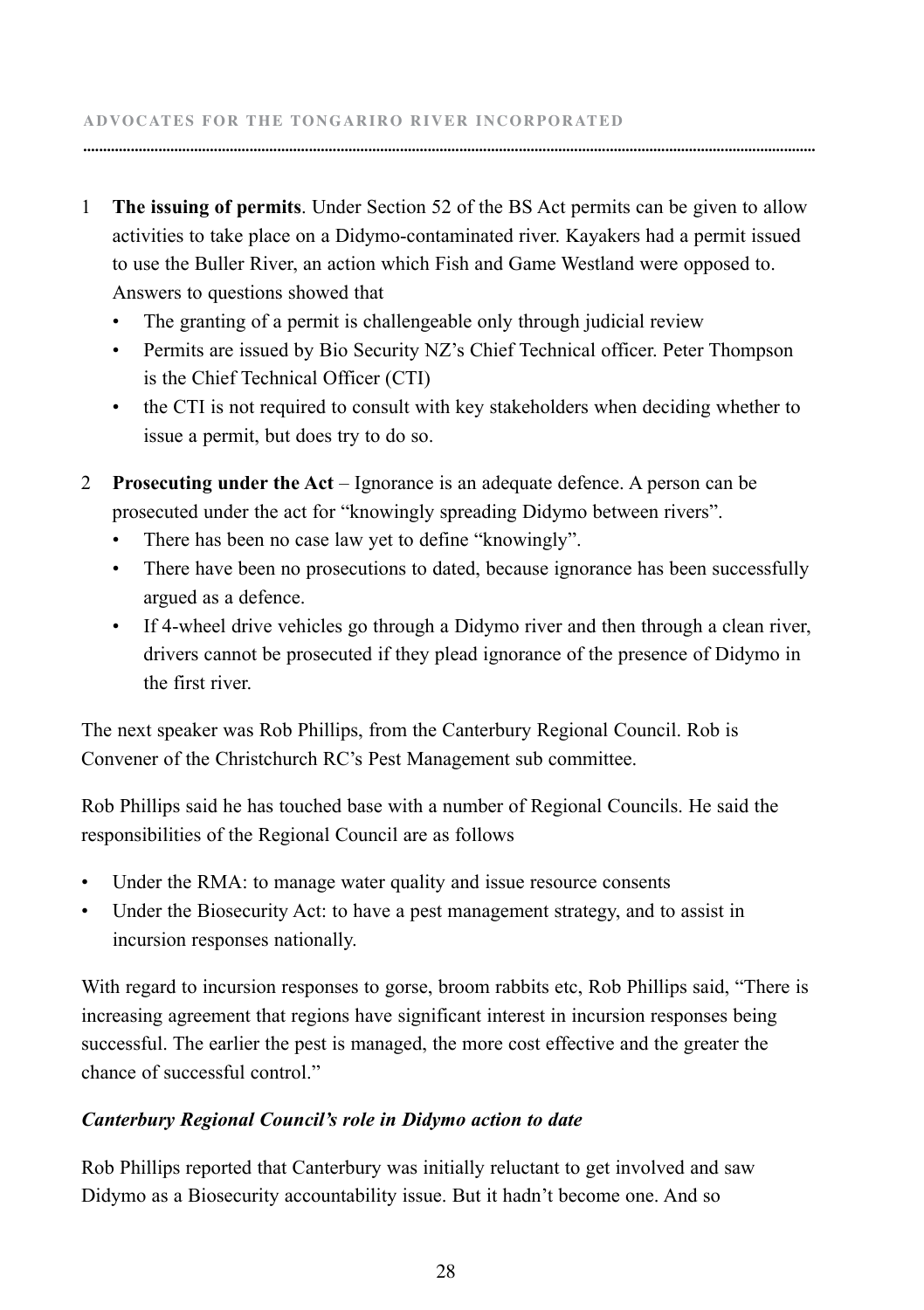Canterbury Regional Council has focused to date on

- • awareness and signage
- • coordinating the efforts of DoC and Fish and Game
- • assisting in delimiting activities
- putting technical people on water quality testing
- putting people on rivers for detection
- looking at what work needed doing, such as research into the impact of Didymo on stream health.

Views expressed from the floor included:

- Slow response  $-$  Southland Fish and Game expressed concern at the slow response time to incursions in Southland. The speaker emphasised the need for quick decision making on responses, and the need for funding to cope with Didymo.
- Changing behaviours is not enough. The speaker from the floor was supportive of Canterbury Regional Council, but said raising awareness was not enough and that more incentives were needed to change behaviours
- Collective action the next speaker said we need to find more effective ways of working with Bio Security NZ, Fish and Game, DoC, etc. That there is a risk of what is happening being too "warm and fuzzy", and commented that a lot is at stake if it goes wrong.

#### *Rob's Phillips's view of long term management:*

Rob Phillips spoke of

- the need for national coordination and leadership to make sure things are happening, and the need for accountability
- the need for more incentives for people act. For example what to do in the common case where a tourist wants to fish as much water as possible in a week – do we need cleaning stations? new regulatory tools?
- the need to recognise "high value sites". This was considered to be crucial and presented some hard choices between valuing people's incomes i.e. fishing guides or rafting businesses, and valuing containment and restricting access. DoC and Fish and Game are working on a model in Fiordland based on restricted use of a site deemed to be "a high value site"
- the need to change our attitudes towards waterways. Rob Phillips saw the keys to this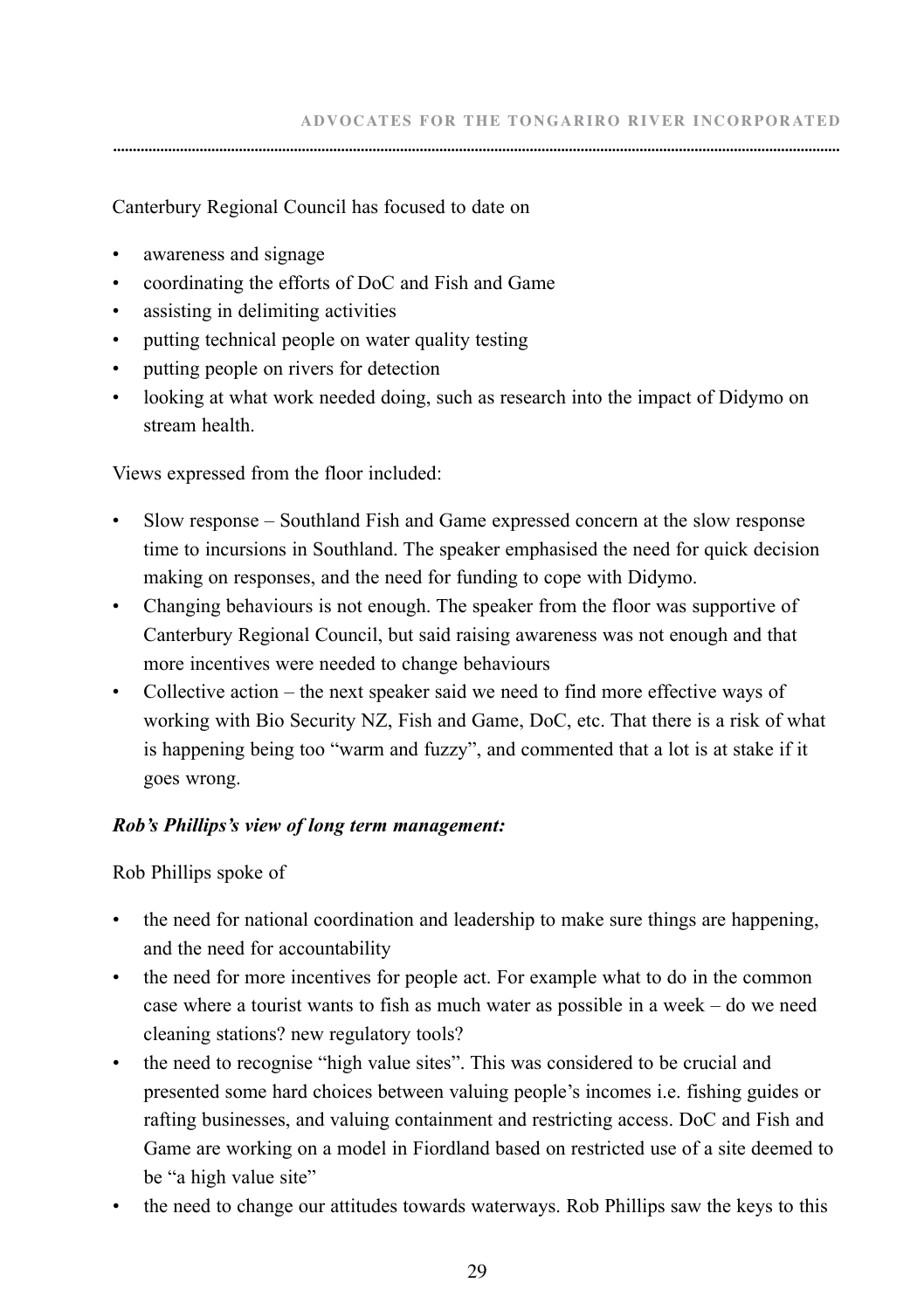as being good communication in the early stages between all the key parties and a collaborative approach

**.........................................................................................................................................................................................**

the need to develop realistic expectations around what can be achieved.

Rob Phillips's final comment was: "To keep Didymo out of the North Island we need an internal border, and that is a discussion we have got to have." (*Note: That discussion, however, was not followed through during the meeting.*)

Question time that followed ranged across a number of issues:

- The usefulness of trying to keep Didymo out of all our National Parks. Peter Thompson's response to this was that it would need new regulatory tools and awareness and he did not consider it to be a useful approach.
- A question about commercial operators and the potential for litigation and compensation. Peter Thompson said that any restrictions on waterways must apply to everyone.

#### *(Note: He didn't comment on compensation but from morning tea discussion I gather Bio Security NZ has some compensatory funding available.)*

- • Managing for Didymo must be incorporated into regular activities, as it is in the Canterbury Coast-to-Coast event.
- • Cleaning Stations: Time for them to be put on all central routes. A Southland Fish and Game representative said that was no use; they tried that last year on the Haast Road and it didn't work. It is not successful when people are travelling and have their gear packed. Instead, cleaning stations need to target people where they are engaging in the activity.
- • "How do we do that?" was the next question, when cleaning stations need to be manned, checked etc. The response was that it's up to individuals to have their own cleaning gear.

#### *Barry Biggs Address*

Dr Biggs's address was substantially the same as his presentation to us in Turangi on 30th August, with some new findings about felt soles. His main points included:

- Didymo was first described in the science literature in 1820 on Vancouver Island. Formed major proliferations there and in Western USA.
- Scientists in NIWA did not envisage a spread, but climate change and gene adaptation has made Didymo a problem word wide, and this is a new phenomenon. It had never occurred to NIWA scientists that we could get an invasion.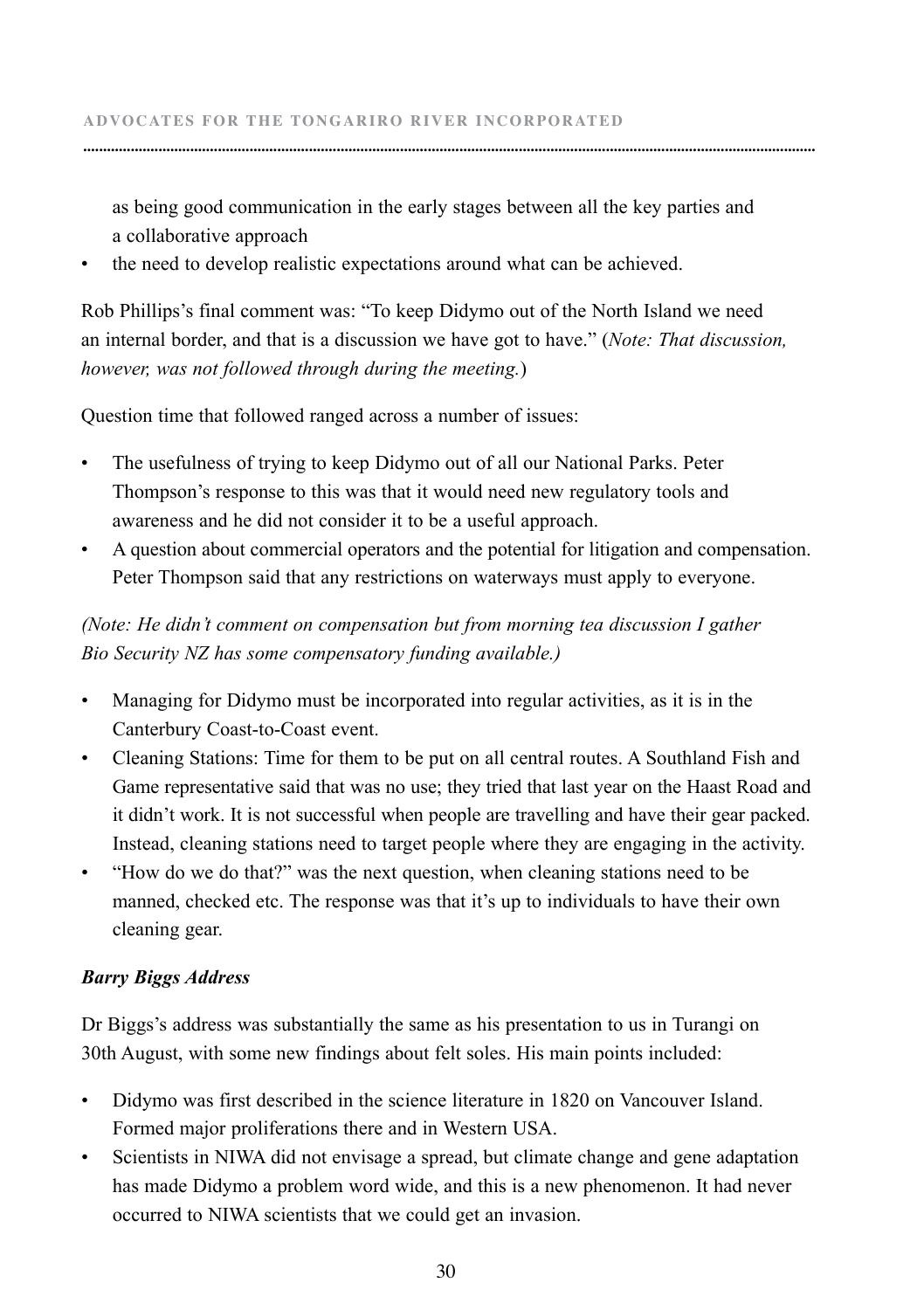- Easy to transport micro organisms around the world, for example NZ's mud snail is now in Mid West USA, where areas are solid black with 10 to 50 thousand mud snails per square meter, and it is competing with fish for food.
- NZ is providing information about Didymo to the rest of the world.
- • Didymo won't always be in bloom condition; e.g. in Vancouver Island Didymo went off the radar after 10 years or so. It was thought to have gone, and political interest shifted away, but it was found to be still present although not blooming anymore.
- Trout rivers provide exactly the conditions in which it does best.
- • Gorse and possums are examples of pests that don't go away.
- Different from other species in that it just keeps growing and attaching to itself. The photo that is on the key Didymo posters of chap holding a clump of Didymo is the accumulation of just 6 to 8 months' growth.
- • It manages to pull all the nutrients out of the water column and makes masses out of that.
- • Bar graph showing how the guidelines for managing algae levels in rivers proved adequate until 2004.
- Problem is that it blankets the substructure, doesn't allow plants to get up or fish to get down.
- Flood conditions over the past 2 years have prevented monitoring of impact on trout.
- Didymo won't grow in still water. Where washed into a lake it may live for a short time and may drift with the wind a little but won't grow and spread. So not much growth at zero velocity.

#### **Barry Biggs then covered stable river beds, water quality and vectors.**

The points he made about stable river beds were:

- If the river bed is not moving then Didymo will survive big changes in water velocity. If the sediment moves you will get movement of Didymo and to form high bio masses will take several months. Bed movement will knock it back.
- So in the Rakaia River the main strand may not nurture Didymo but braided side streams will do so.
- Site specific evaluations are being done.

On water quality:

• Dissolved Oxygen and PH changes brought about by Didymo affect water quality. For example in Didymo water, by lunch time PH levels may have risen to 9.3 and at this level dissolves tissue on gills of fish, and may prevent them from breeding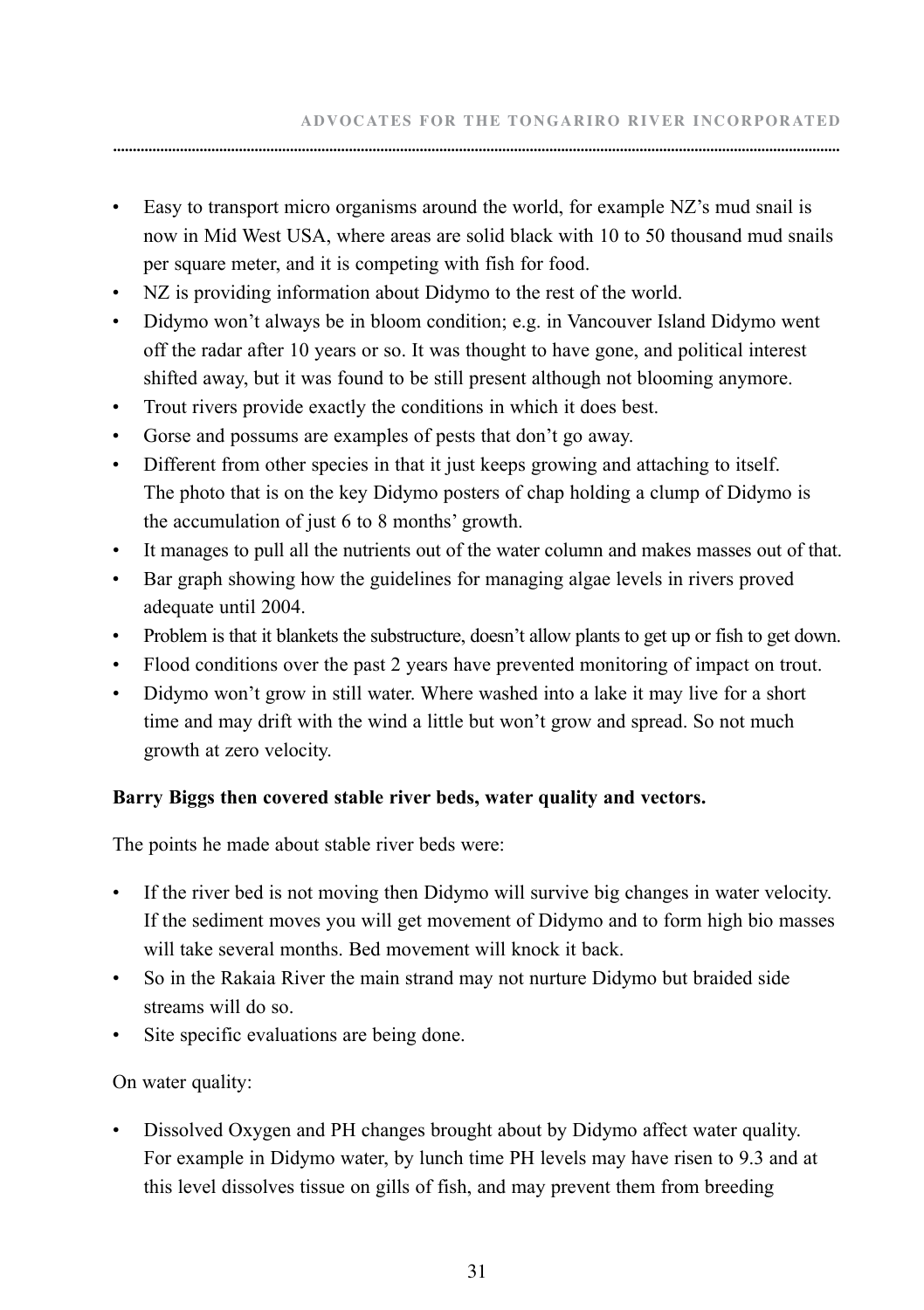#### **Barry Biggs stressed that it is fundamental to detect Didymo early.**

Barry Biggs presented an overview of the Bio Security NZ sponsored science programme, the components of which are as follows:

**.........................................................................................................................................................................................**

| Monitoring   | Cathy Kilroy, NIWA                                                                                           |
|--------------|--------------------------------------------------------------------------------------------------------------|
| Detection    | Craig Cary (Waikato University) – genomic detection can pick up<br>Didymo in 1 cell per many litres of water |
| Delimination | Maurice Duncan, NIWA (assessing risks)                                                                       |
| Ecology      | John Hays, Cawthorn Institute – contaminates and controls                                                    |
| Survival     | Cathy Kilroy, NIWA                                                                                           |
| Control      | Barry Biggs, NIWA                                                                                            |
|              |                                                                                                              |

*On vectors:*

Within catchment areas, key vectors are fishermen, boats, power generation, irrigation.

Between catchments, the vectors are fish, birds, vehicles, hydro and irrigation. Fishermen wanting to fish several rivers in one day are likely to be a primary vector.

#### *New findings:*

Barry Biggs had just that week reported on trials to test different types of waders as vectors. As his report had not been peer review by Christina Vieglais, who is managing the work that Bio Security NZ has commissioned from Barry Biggs, it was still somewhat under wraps.

After five hours' drying, after stomping around in a Didymo infected river, all of the boot types listed below had large numbers of Didymo cells:

- a felt sole boot
- a gumboot
- a leather boot
- the boots of neoprene waders

However, after 36 hours' drying, the felt soled waders had approximately three times the number of Didymo cells compared with the leather boot. Gumboot and neoprene waders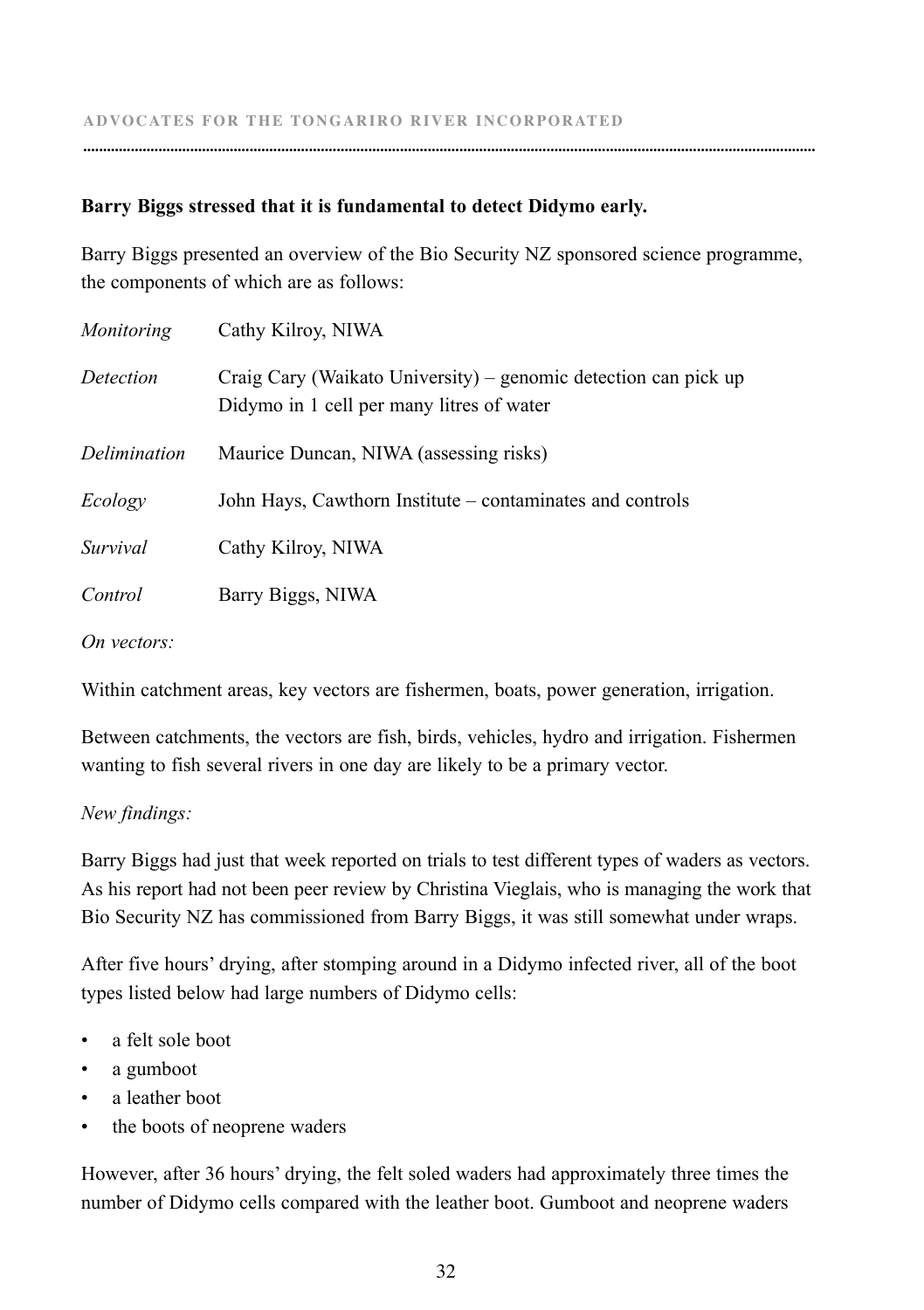had only a small number of cells. The conclusion Barry Biggs made was that the Check, Clean, Dry decontamination procedure does not kill cells within felt soles. The only way to kill Didymo off in felt soles is immersion for 15 minutes or more in at least 50 degree centigrade hot water, but even this is now questionably effective. The findings about felt soles was the big piece of information of the day.

Barry Biggs says that this research shows what most of us have thought all along – that felt soles are likely to be the most significant carrier. Felt soles are the main vector, even after up to ten days' drying, Barry Biggs said. *Note: Barry Biggs also says that his colleagues in the USA have noticed that the invasion of the NZ mud snail has happened since the introduction of the felt sole.*

#### *Didymo control possibilities:*

Attacking the stalks will not get rid of Didymo. The stalks are not living and are rather like pieces of No.8 wire. Attacking the growing cells with a biocide that is toxic to Didymo is the only way.

It's easy to kill Didymo with concentrated chemicals, but the challenge is to minimise collateral damage. A copper compound that NIWA designed in collaboration with an industrial chemist in Hamilton has shown good results in tank testing and an application has gone into ERMA to trial this compound in a Southland river. ERMA is going to fasttrack the application.

#### *Questions and answer session with Barry Biggs*

Mike Bradstock from the Water Rights Trust was angry that the felt sole information was not made public. Another speaker was shocked to hear that he may have been responsible for spreading Didymo, and said that at least an alert could have been given. Barry Biggs and Christina Vieglais said that the information will be out in the next week or two. (*Note: Since writing this report, there have been newspaper articles published.*)

Fish and Game asked, "What are you finding about how vulnerable various catchments/ sites are around already contaminated sites?" For example, Didymo has not spread from the Buller into local streams. The answer was that not a lot of work has been done on this yet, but work has been commissioned from NIWA.

A DoC Conservation Board member asked about other vectors such as water fowl. The answer was that not a lot of work has been done, but we now have sufficient information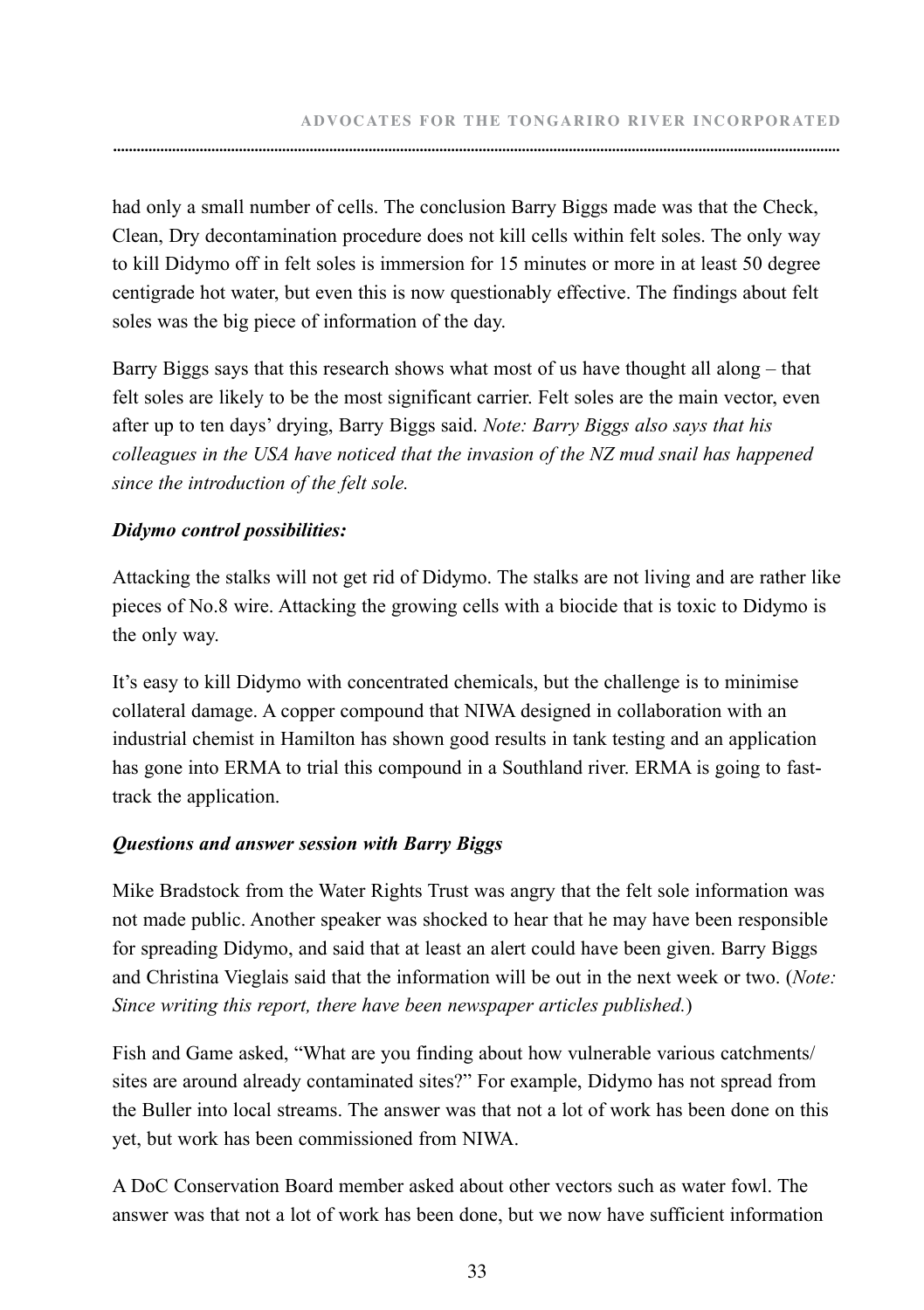to say that humans are the main vector. It was noted that four-wheel drive vehicles used for cross country driving cannot be cleaned underneath and are therefore a problem. By contrast, the majority of water fowl tend to be local inhabitants and tend not to move between streams as people do in a day. Likewise, birds go from rivers to land bases to feed and therefore are unlikely to be carriers, but only a desk study has been done on this.

**.........................................................................................................................................................................................**

The research gaps and priorities were noted as

- $\bullet$  the effect of Didymo in invertebrates and fish communities  $-$  DoC is doing some work on this
- the effect of Didymo on lake water more qualitative work on lakes needs to be done
- the cost of the control solution and whether it can be produced in sufficient quantity – the copper solution is evidently the cheapest you can get. For example, two times 300 litre tanks could treat a 10 cumec river. For the Tongariro, the necessary amount could be delivered on a truck, but his would be a dose for a river reach, not an entire river system. For example, if Didymo were to be found in the Duchess Pool, two or three reaches might need to be treated.

#### *Further questions from the floor:*

Jarrod Bowler from Genesis asked what consultation had been done by Bio Security NZ in developing a rapid response plan. The answer was that an incursion in the North Island at this stage would be handled by Bio Security NZ and NIWA. As time goes on, with more information, other agencies would be involved.

Steve Smith (Fish and Game Rotorua) asked Barry Biggs what his advice was on the frequency of monitoring surveys to detect Didymo at the earliest opportunity and how many sites on a river need to be tested in order to get it early and do something about it. The answer, "Every couple of weeks and the number of spots surveyed would depend on the river system. In the Tongariro for example, Barry Biggs recommended two-weekly testing, immediately downstream of every key fishing site.

I asked what resources would be given to the Central North Island to carry out these surveys. The answer was that Bio Security NZ needs partners to do this work. (*Note: Glenn McLean approached me at the end of this session to assure me that DoC would handle the testing, once staff had been trained by Bio Security NZ and had the appropriate equipment*.)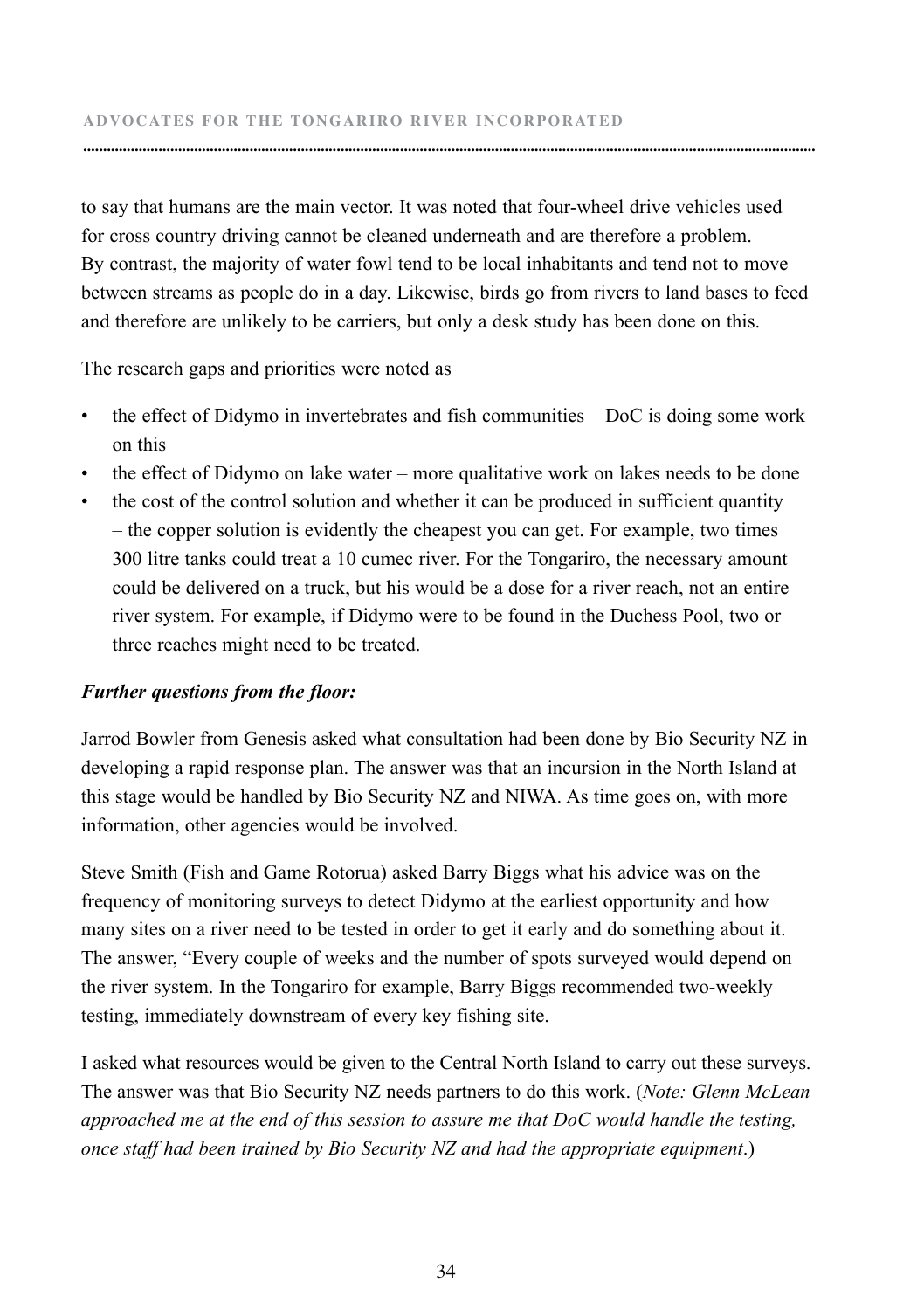A person from Bio Security NZ then said that in the Central North Island, 65 samples, all of which were negative, were taken on the 20th November, and further sampling is planned for 20th January and 20th March.

#### *Break-out groups*

There were three: Hydro Generation, Irrigation and Recreation and Tourism

I attended the Recreation and Tourism session, chaired by a Fish and Game representative and a tourism industry representative.

Discussion was largely based on personal experiences.

Four actions were suggested, but the first three were not well received:

- 1. that fishing licences be amended to include information about Didymo, and necessary precautions to be taken, thus removing ignorance as a defence
- 2. that under s52 of the Biosecurity Act, people moving between Didymo-infected rivers without cleaning their gear be prosecuted
- 3. a ban on the use of Didymo infected rivers in the short-term until we have a suitable control
- 4. ban on the use of felt soles.

#### *Summary of the break-out sessions:*

Risks, issues and actions.

- *1 Risks*
	- • Biomasses blocking intakes and damaging systems
	- • Unplanned power outages
	- • Economic impact on power generation in NZ
	- Energy losses in canals
	- • Risks to irrigation and other offtakes
	- Undermining mitigation agreements
	- Endorsing commercial cleaning products, which may mean that the value of ordinary detergents is undermined
	- • District Councils developing different regulations and a proliferation of information about how to operate in Didymo affected water – coordination needed.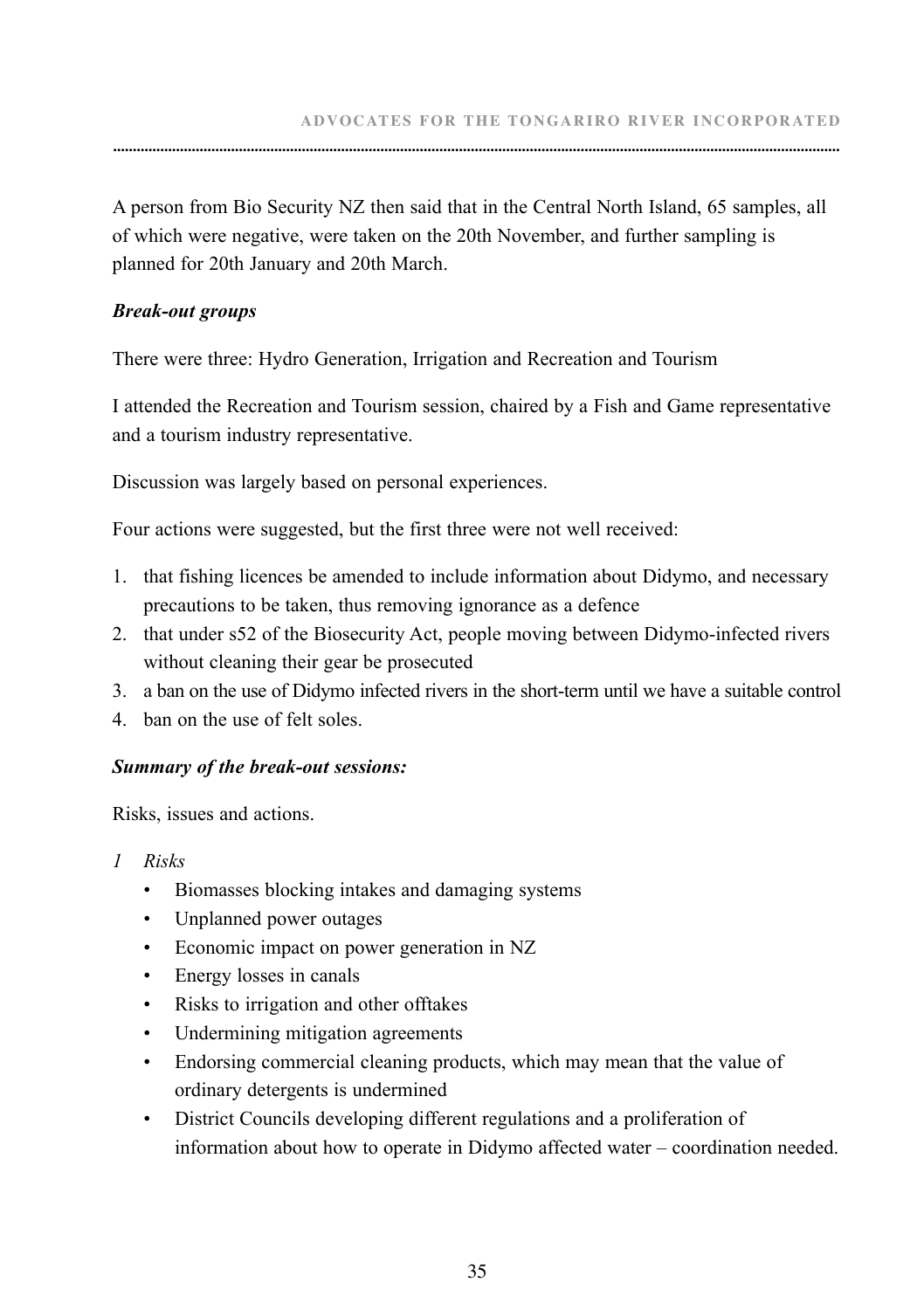#### *2 Issues*

• Some solutions are expensive and efficacy is unknown if Didymo gets into a canal

**.........................................................................................................................................................................................**

- Issues will vary according to specific generator type and status
- Leadership and coordination with key stakeholders need for real clarity of roles. boundaries and funding among Bio Security NZ, regional councils, and industry
- Clarity in relation to the RMA, versus the Biosecurity Act, to identify conflicts
- Consent compliance issues, with reference to s52
- The need for increased pubic awareness and behaviour change
- How to clean four-wheel drive vehicles and felt soles
- New regulatory tools
- Clauses on licences
- Prosecutions under s52
- • Better border control
- Industry needs to know if information is available from Bio Security NZ for research, if not industry will do it themselves

#### *3 Actions*

- Ban felt-soled wading boots
- Find out about methods of cleaning the underneath of four-wheel drive vehicles
- Greater industry involvement in long-term strategy development
- Need to re-visit Bio Security NZ's original economic impact analysis
- Share industry knowledge and ideas
- Individual generators need to develop risk analysis and responses
- Apply for Bio Security NZ permits as required and appropriate
- Early detection and response
- Understand the suitability of gemex (the copper control solution)
- Didymo lake survival and transfer research needs to be done.

#### *Final comments*

Christina Vieglais reported that the management of Didymo through the long-term management plan that is being developed will now be handed over to the pest control section of Bio Security NZ, because, now that Didymo has been in NZ for more than two years, it is no longer considered as a "new invasive species".

Christina Vieglais says Bio Security NZ welcome feedback.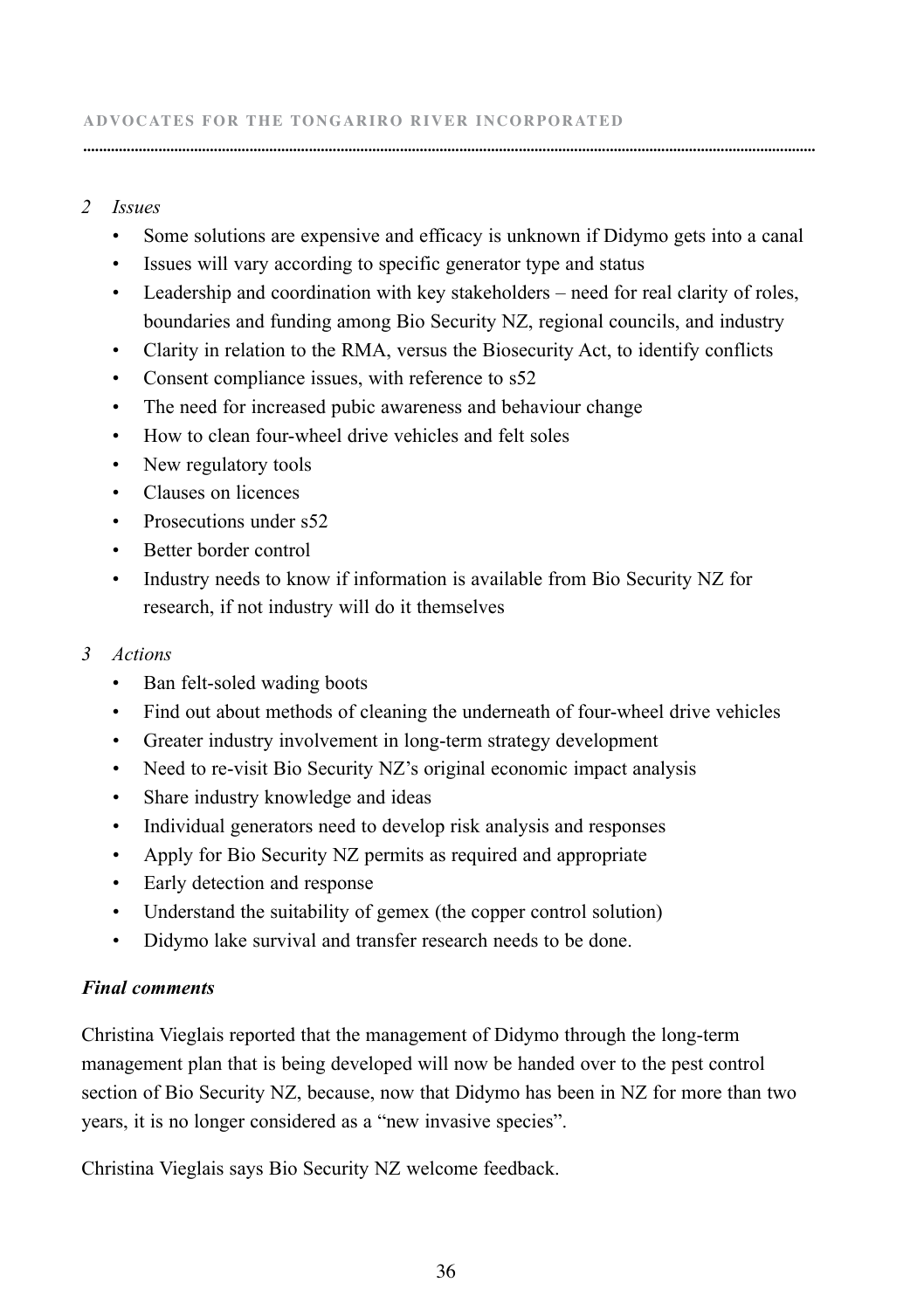#### **4 Report on Planting for the Future**

*Jen Shieff and Eric Wilson*

#### *The project*

The staged project was undertaken by the Advocates with funding from the Waikato Conservation Environment and Ecological Enhancement Trust (WCEET). Stage One took place in 2006.

The project's aim is to conduct a clearing and planting project to enhance the natural beauty of the Tongariro River Reserve, to stabilise the riverbank and create cover for trout. The project partners are the Department of Conservation (DoC) and it was the vision of the Advocates that this would be a community project.

#### *Stage One: Activities in the year to 31 December 2006*

In January 2006, Dave Lumley of DoC (Turangi Area Manager) ordered plants from the Taupo Native Plant nursery for planting in May. This early order meant that when planted in May, plants were of a suitable size to give them a good start.

In late April 2006 a group of some 30 volunteers and DoC workers and a Prison group worked to clear the area to be planted. The following week, planting was carried out, involving local volunteers and DoC staff.

#### *Meeting WCEET's requirements*

The project contributed towards the identification of:

- i) important habitats and/or species within the Taupo and WaikatoRiver catchments, their past, present and likely status in the future;
- ii) the threats that might confront them, and practical means by which these threats could be effectively reduced or overcome; and
- iii) practical means for enhancing these habitats and/or species.

#### *Partnership with DoC*

The Department of Conservation, responsible for riverbank management, developed a planting plan and we worked to that plan.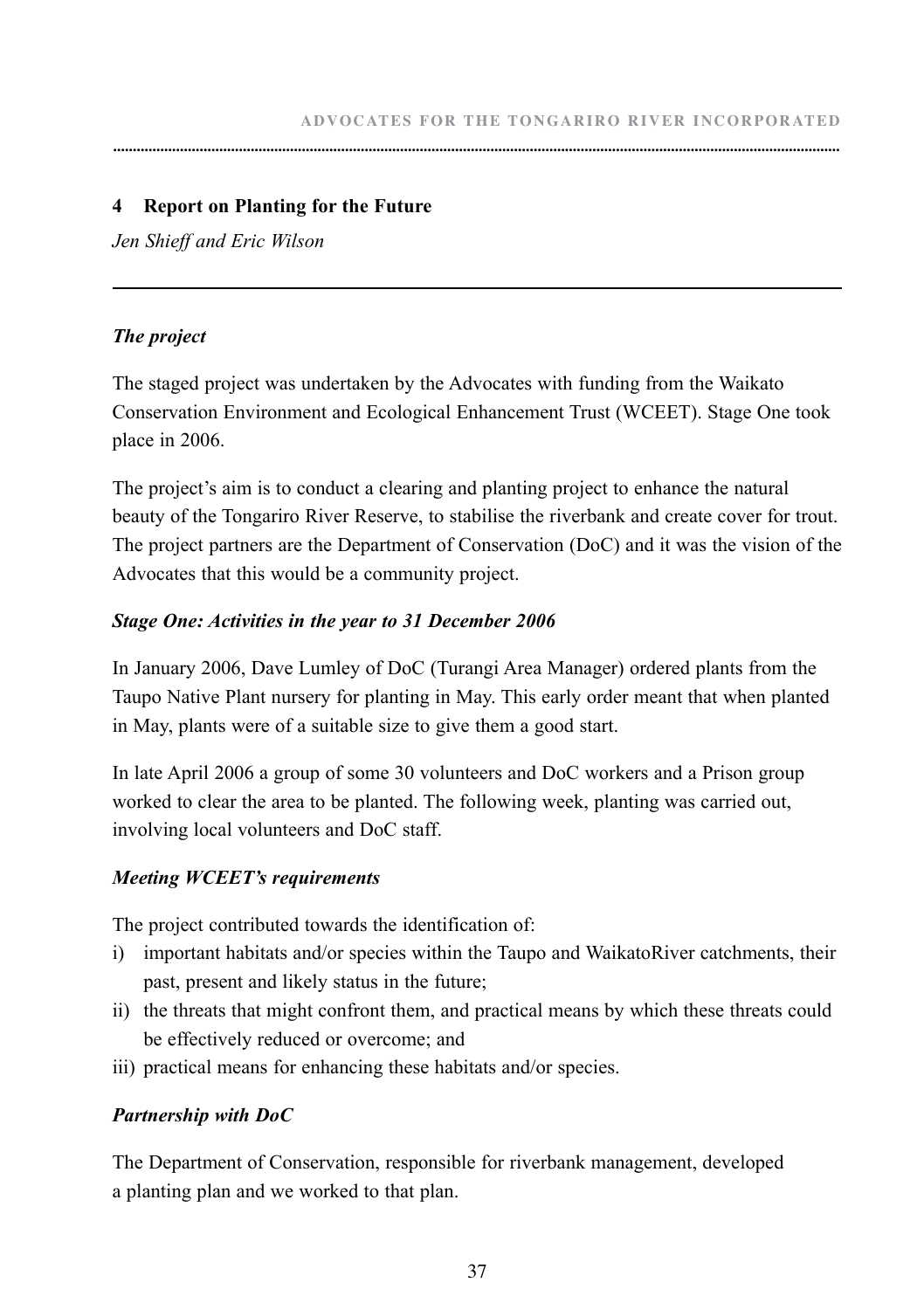With the assistance of DoC, who provided a truck for the exercise, some 10 truckloads of weeds and rubbish were removed from the planned area.

**.........................................................................................................................................................................................**

#### *Community involvement*

The local community has been kept informed of the plans developed by DoC and the Advocates and there has been regular publicity about the Project. More than 20 volunteers arrived on clearing day and 12 on planting day a few days later. Community members are enthusiastic about the project and keen to carry on with Stage Two.

#### *An unexpected benefit and a good relationship for the future*

We sought and gained co-operation from Rangipo Prison management with the result that we had a team of supervised prisoners to clean up the areas to be planted during Stage Two. Prisoners sprayed Blackberry and Montbretia, which are the two major weeds we are dealing with and we have had a positive response from Prison management who are willing for prisoners to participate in the next part of the programme as well. The inmates were cheerful and willing workers who thoroughly enjoyed the activity and were a pleasure to work with. Their enthusiasm and co-operation from Prison management meant that we used them for a total of 10 days instead of the scheduled two days. This has given us a good base for 2007.

#### *Time and budget management*

Stage One was completed on time and within budget. Two advantages were (1) that DoC had an arrangement with the Taupo Native Plant Nursery which meant we could take advantage of their significant discount; and (2) that Prison labour meant that we were able to achieve more than originally planned.

#### *Planting*

In all we planted 350 plants and a number of native plants which were growing as seedlings in our gardens such as Karamu and Puahou (Five Finger) and Kowhai.

The plants were: 40 Phormium cookianum 40 Toetoe 60 Coprosma robusta (Karamu) 50 Cordyline australis (Cabbage trees)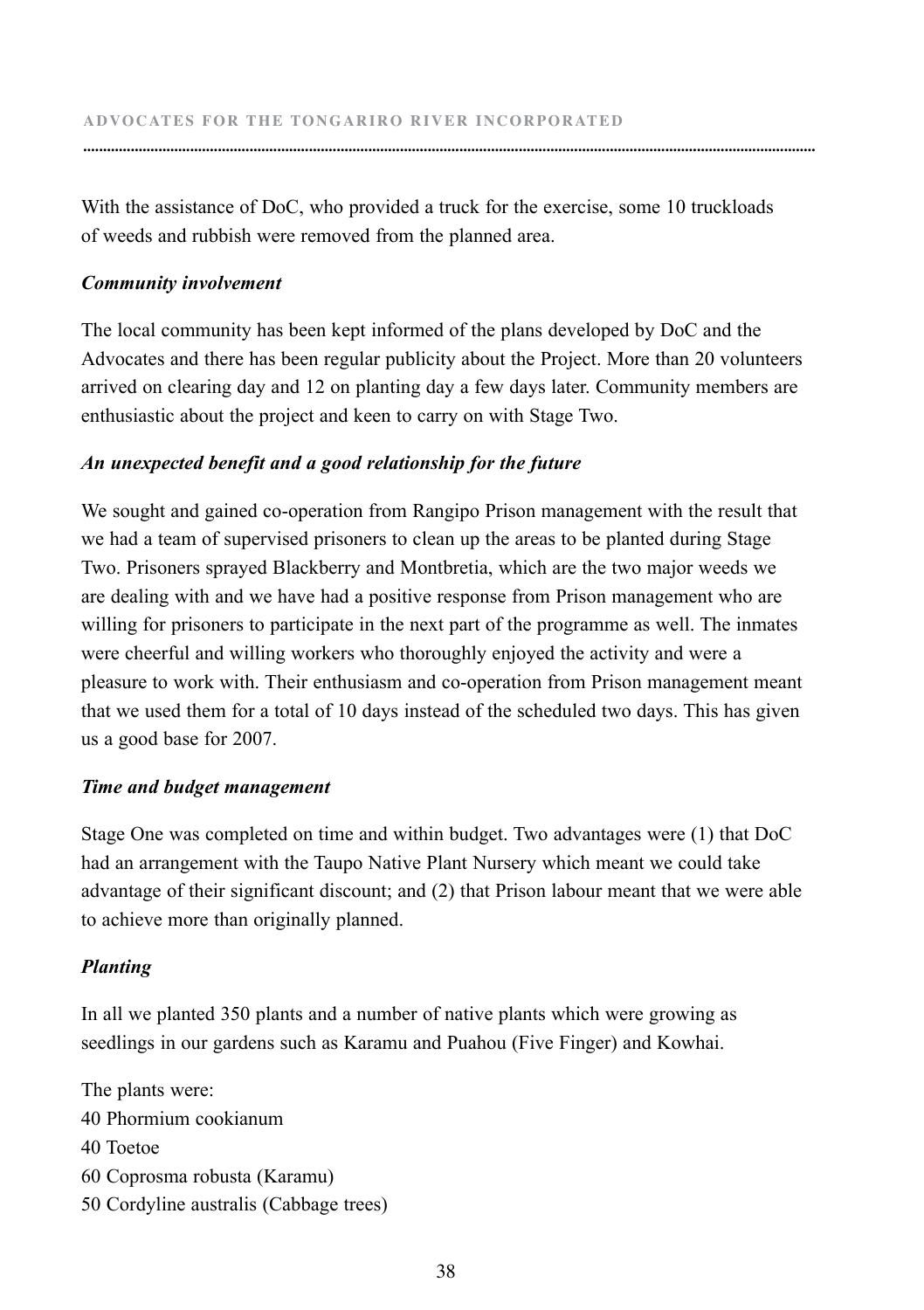30 Kunzea ericoides 60 Pittosporum colensoi (Black Mapou) 30 Sophora tetraptera (Kowhai) 20 Hebe stricta 20 Leptospermon scoparium (kanuka)

#### *Monitoring and maintenance*

We have been heartened by the concern shown by people who live in property adjacent to the river and have kept their promise to see that the plants have had a good start, staking where necessary and keeping plants free from weeds. Regular checks of the planted area have shown that more than 90% of the plants are growing well.

#### *The outcome of the project to date*

What we have achieved is:

- 1. An increased number of native plants;
- 2. An enthusiatic group of Turangi residents keen to continue the project;
- 3. A good rapport with the Prison who are willing to co-operate with further work; and
- 4. More than double the original proposed area has been cleaned up.

We have been encouraged by the positive response from track users.

The plantings at this time are still small and there is no change noticed as yet in the birdlife nor in the amount of shelter for trout.

#### *The future:*

At the time of writing this report (February 2007) we understand that Environment Waikato is to let a contract for an extension of the stopbank from the Major Jones swing bridge to Poto Street with the work to be completed in March 2007. Planting for Stage Two and beyond will be planned in a consistent way for the whole of the River Reserve.

DoC is to draw up a planting plan for Stage Two, which is scheduled to begin in April 2007 and focus on the eastern (river) end of Taupahi Reserve. Ang Paget is taking an interest in this part of the project on behalf of DoC, along with Dave Lumley who is managing the project for DoC.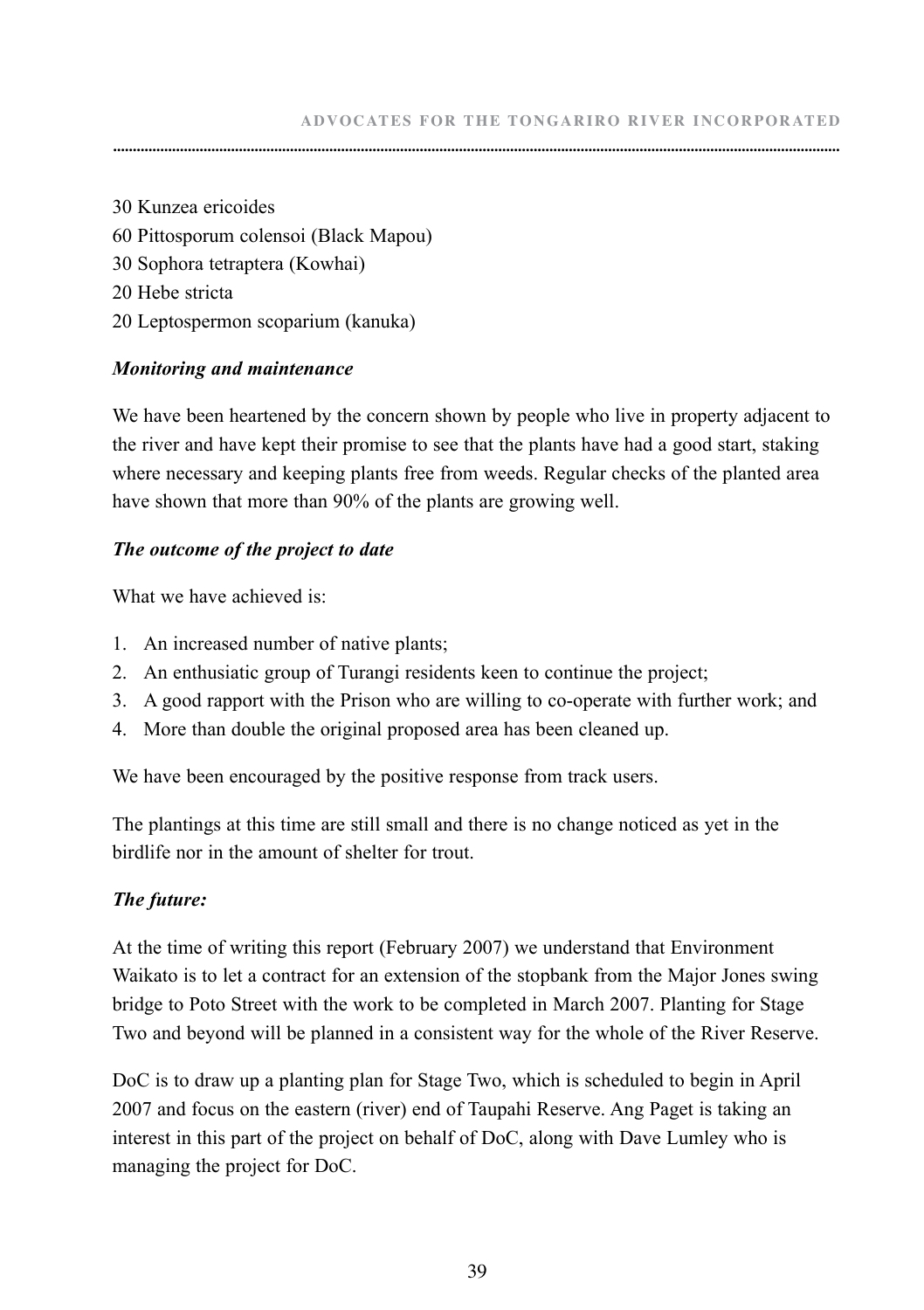There is already young planting in this area and with the assistance of our group, community and Prison we propose to clean up this river end of Taupahi Reserve by freeing the plants of the constriction of blackberry and other weeds, prior to planting.

**.........................................................................................................................................................................................**

We are grateful for the community support and involvement, and that of the WCEET, and we regard this project as a successful partnership between the Advocates and DoC.

After Stage Two, the next stage(s) will be to complete clearing and planting downstream from Taupahi Reserve, so that during 2008, the whole river reserve from the Major Jones footbridge downstream to the State Highway Bridge will be cleared of undesirable plants and re-planted according to DoC's plans. Ongoing maintenance is required and this is built into our planning.